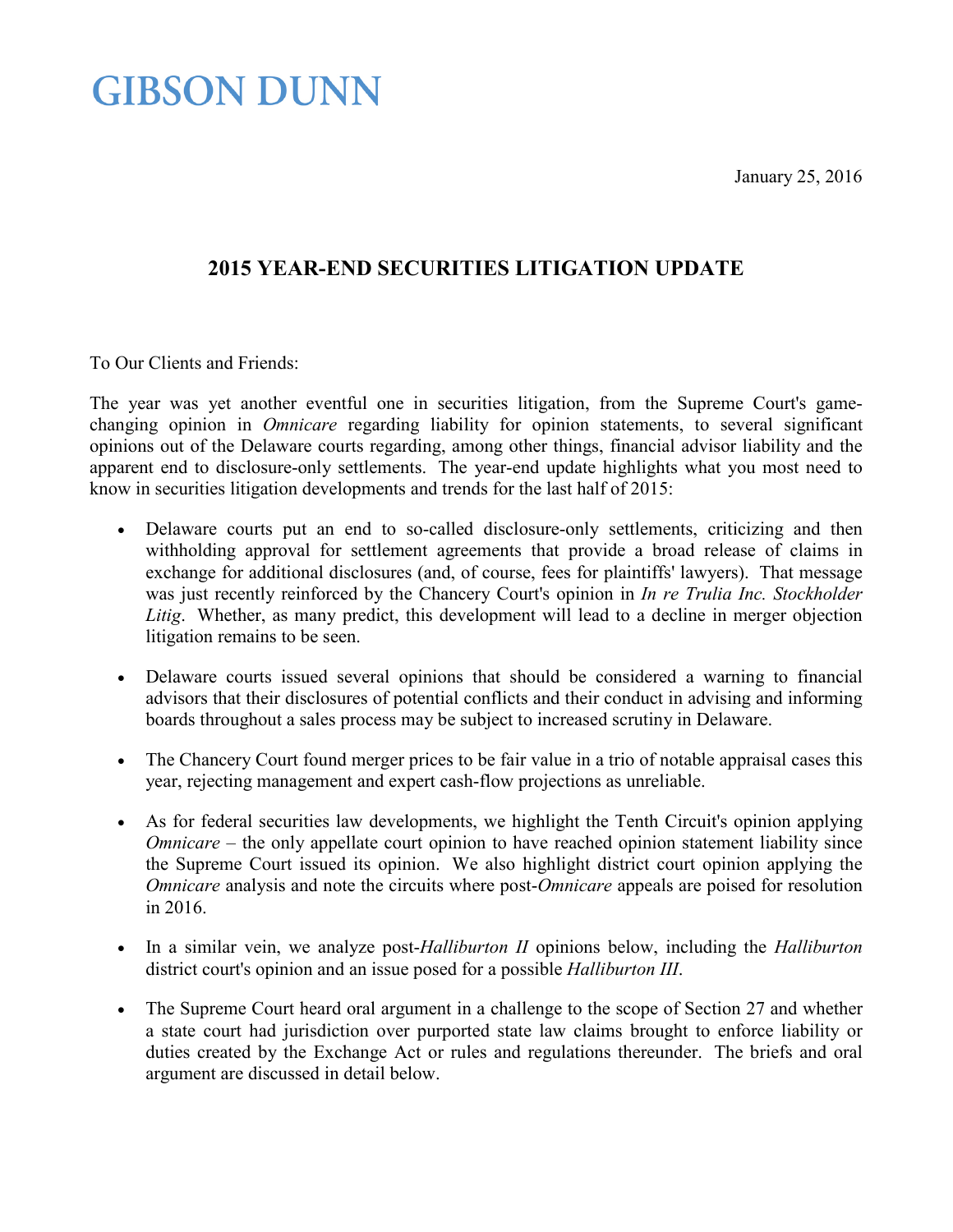We highlight these and other notable developments in securities litigation in our 2015 Year-End Securities Litigation Update below.

#### **I. Filing and Settlement Trends**

New securities class action filings in 2015 showed a marked increase over prior years, and indeed represented the largest number of securities class actions filed in a single year since 2008. According to a recent study by NERA Economic Consulting ("NERA"), 234 class actions were filed in 2015, second only to the 247 cases filed in 2008. The mix of cases filed in 2015 also shifted heavily towards the technology sector, which experienced a 90% increase in new case filings versus the prior year total. The number of "merger objection" cases filed in 2015 also increased over the prior year, and represented approximately 18% of total cases filed in the federal courts. Cases naming financial institutions as the primary defendants were at the lowest level in this decade--only 10% of new cases filed, compared to the high-water mark of 2008, when 38% of all new cases named a financial institution as the primary defendant.

With respect to settlement trends, median settlements in 2015 were slightly higher than in 2014, while average settlement amounts increased dramatically. A wide range of cases, both big and small, comprised the population of settled cases: almost 60% of 2015 settlements were under \$10 million, while roughly 20% were over \$50 million. Most significantly, median settlement amounts as a percentage of investor losses continue to reflect a pattern that has persisted for decades. In the last ten years, median settlement amounts have never exceeded about 3% of total investor losses. In 2015, the percentage declined once again to 1.6%, or roughly half the ten-year high.

#### **A. Filing Trends**

Overall filing rates are reflected in Figure 1 below (all charts courtesy of NERA). Two hundred thirtyfour cases were filed in 2015. This figure does not include the many such class suits filed in state courts or the increasing number of state court derivative suits, including many such suits filed in the Delaware Court of Chancery. Those state court cases, however, represent a "force multiplier" of sorts in the dynamics of securities litigation in the United States today.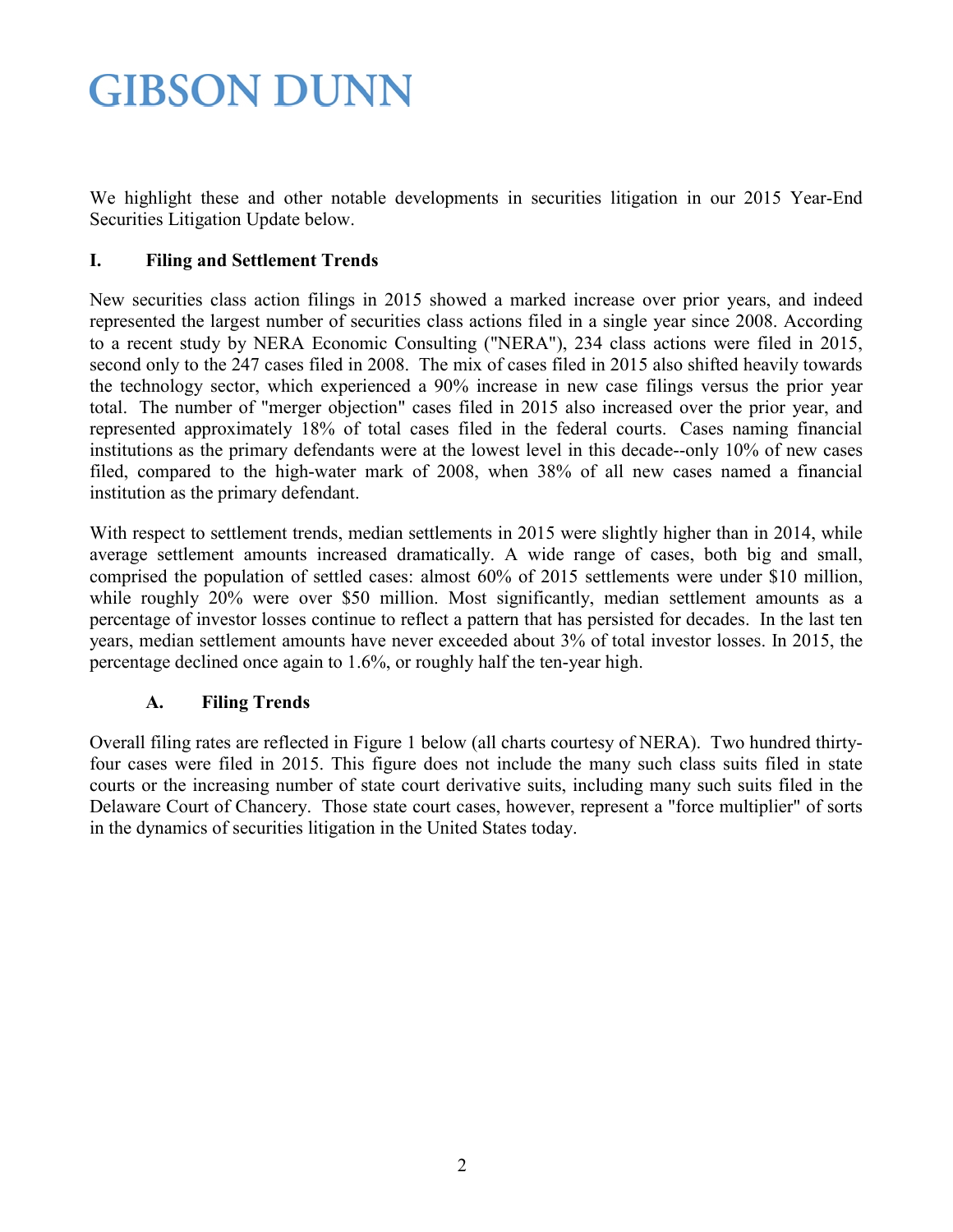



#### **B. Mix of Cases Filed in 2015**

#### **1. Filings By Industry Sector**

New case filings in 2015 reflect an enormous percentage increase in cases filed against companies in the technology sector, which led all industry sectors with 22% of all cases filed. The healthcare sector ranked second with 19% of all new cases, followed by the financial sector with 12%. Cases against defendants in the healthcare and finance sectors actually dropped year-over-year. The biggest percentage increase in new case filings in 2015 was in the transportation sector, where new filings more than doubled from their 2014 levels. *See Figure 2 below.*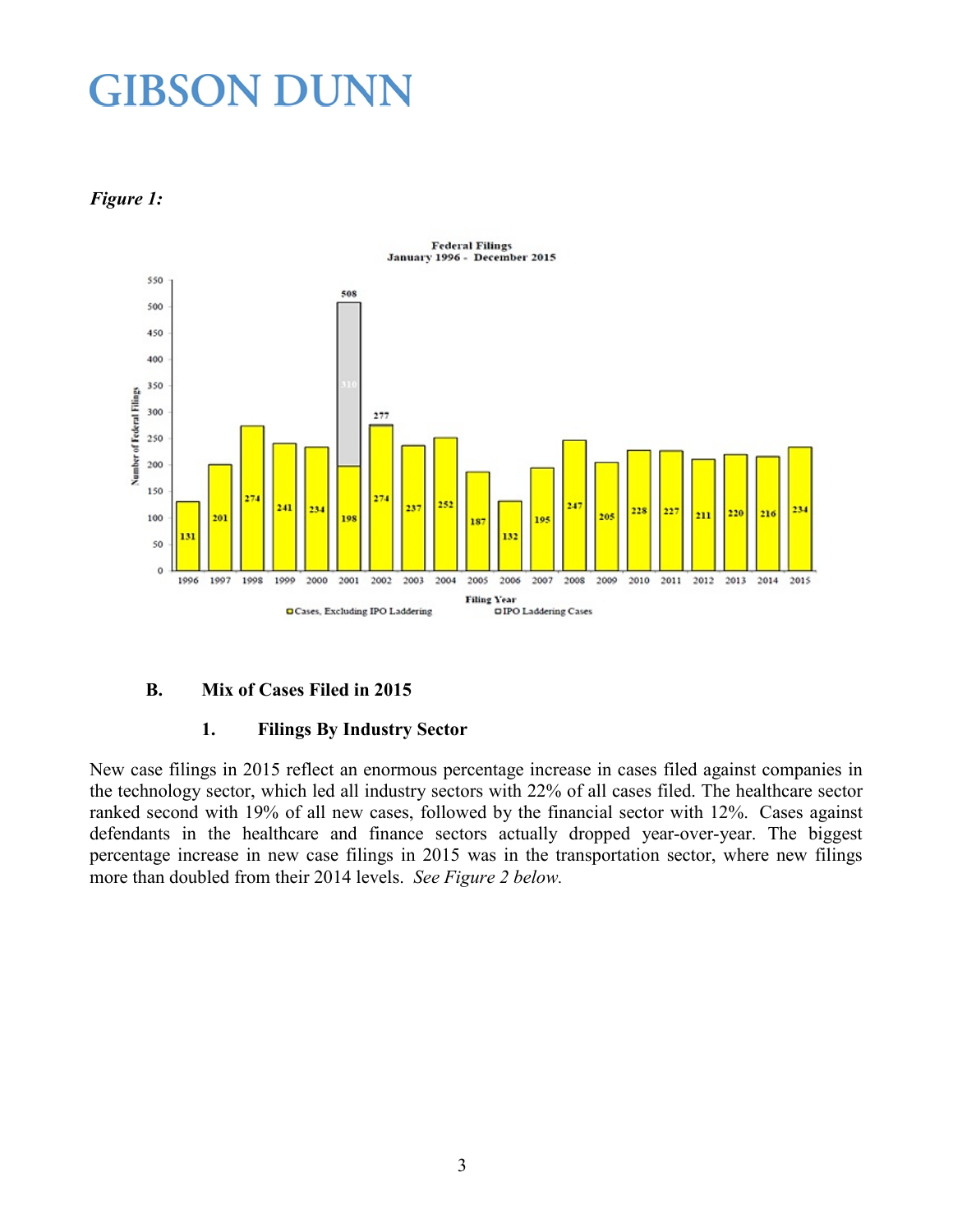*Figure 2:*



Percentage of Filings by Sector and Year January 2011 - December 2015

Note: This analysis is based on the FactSet Research Systems, Inc. economic sector classification. Some of the FactSet economic sectors are combined for presentation.

#### **2. Merger Cases**

As shown in *Figure 3*, "merger objection" cases filed in federal court increased slightly from 39 cases in 2014 to 43 cases in 2015. Note, however, that this statistic only tracks cases filed in federal courts. The *real* action in M&A litigation is in state court, particular the Delaware Chancery Court. But as discussed below in our discussion of "Merger & Acquisition and Proxy Disclosure Litigation Trends," the Delaware Court of Chancery has begun to express deep skepticism about these cases, and has started to reject settlements of M&A cases with no real substance.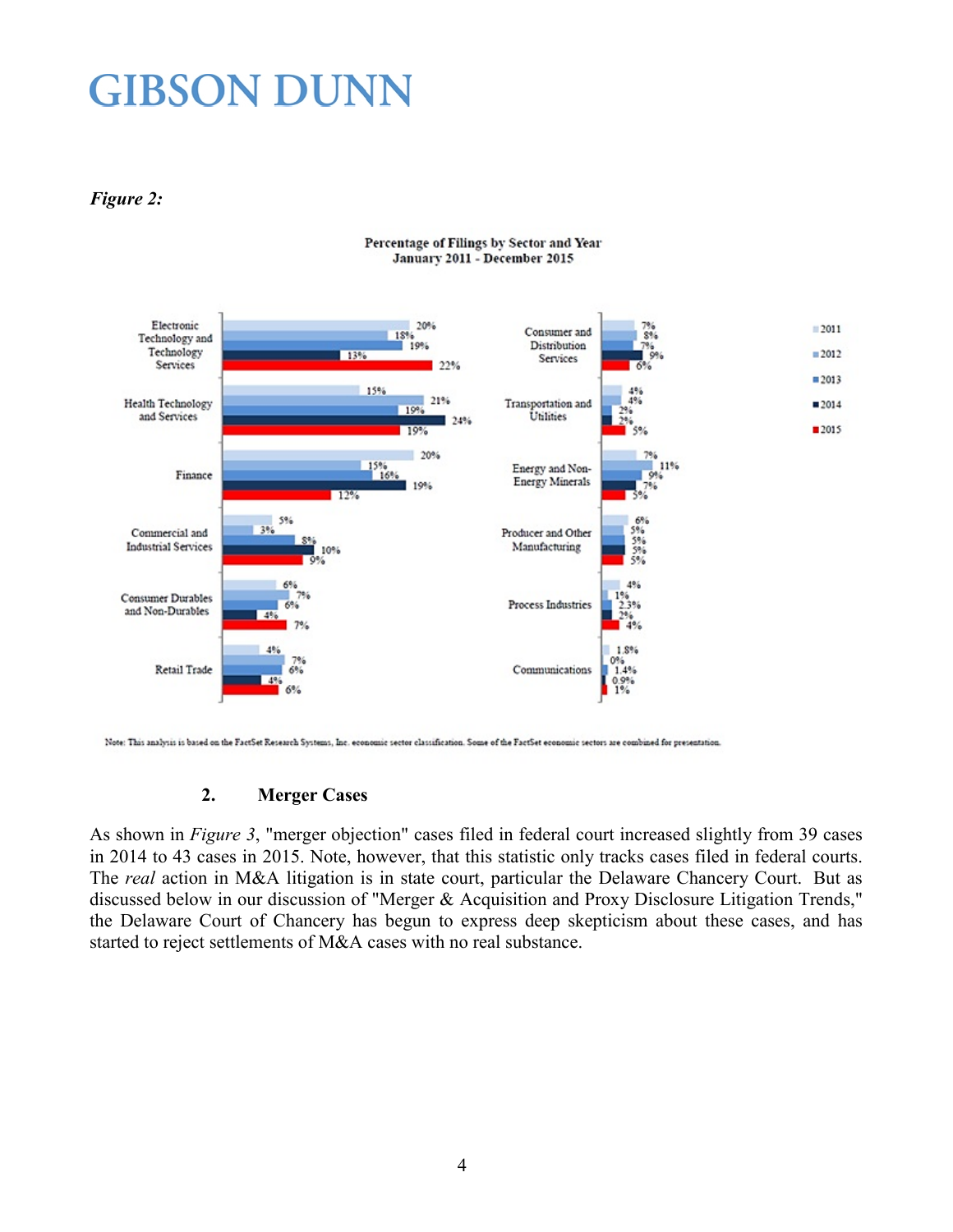*Figure 3:*



Merger Objections Filed in Federal Court

Note: Includes cases alleging either a violation of federal securities laws or a breach of fiduciary duty, as long as they were filed in federal court.

#### **C. Settlement Trend**

As *Figure 4* shows, median settlements were \$7.3 million in 2015, slightly higher than in 2014. One can speculate about what may account for the up-and-down trend in median settlements in the last few years. In any given year, of course, the statistics can mask a number of important factors that contribute to settlement value, such as (i) the amount of D&O insurance; (ii) the presence of parallel proceedings, including government investigations and enforcement actions; (iii) the nature of the events that triggered the suit, such as the announcement of a major restatement; (iv) the range of provable damages in the case; and (v) whether the suit is brought under Section 10(b) of the Exchange Act or Section 11 of the Securities Act. Median settlement statistics also can be influenced by the timing of one or more large settlements, any one of which can skew the numbers. In 2015, for example, the number of settlements above \$100 million increased from 6% to 13% of all settlements. At the same time, the number of settlements below \$10 million remained flat. This fact partially explains the overall increase in median settlement values in 2015.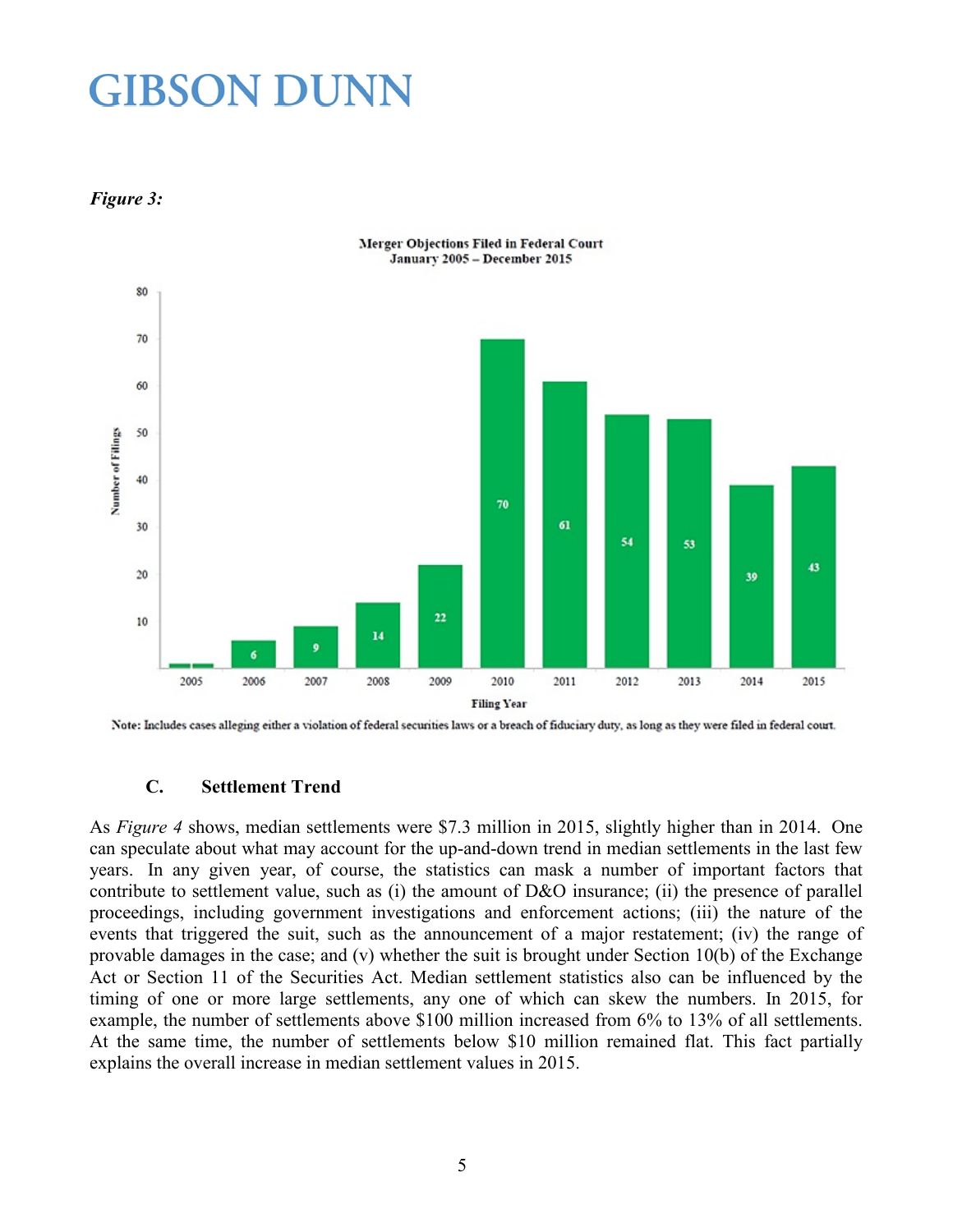#### *Figure 4:*



Whatever the variables, year-over-year movements in median settlement amounts do not necessarily indicate any long-term trend. Indeed, in the last decade, median settlement amounts have dropped in six out of ten years, and increased in four out of ten years.

Perhaps all that can be said of overall settlement trends is that plaintiffs' lawyers continue to thrive. According to NERA, total attorneys' fee awards in 2015 were in excess of *\$1 billion,* representing a big increase from 2014's total of \$672 million. These astronomical amounts have become the "new normal," as total fees over the last decade have ranged from a low of \$671 million to a high of \$1.7 billion, with the amounts in seven out of ten years exceeding \$1 billion.

#### **II. Delaware/Derivative Litigation Developments**

The year 2015 continued to be an eventful one for Delaware courts, the state legislature, and derivative litigation generally. As discussed in our [Mid-Year Securities Litigation Update,](http://www.gibsondunn.com/publications/Documents/2015-Mid-Year-Securities-Litigation-Update.pdf) there were important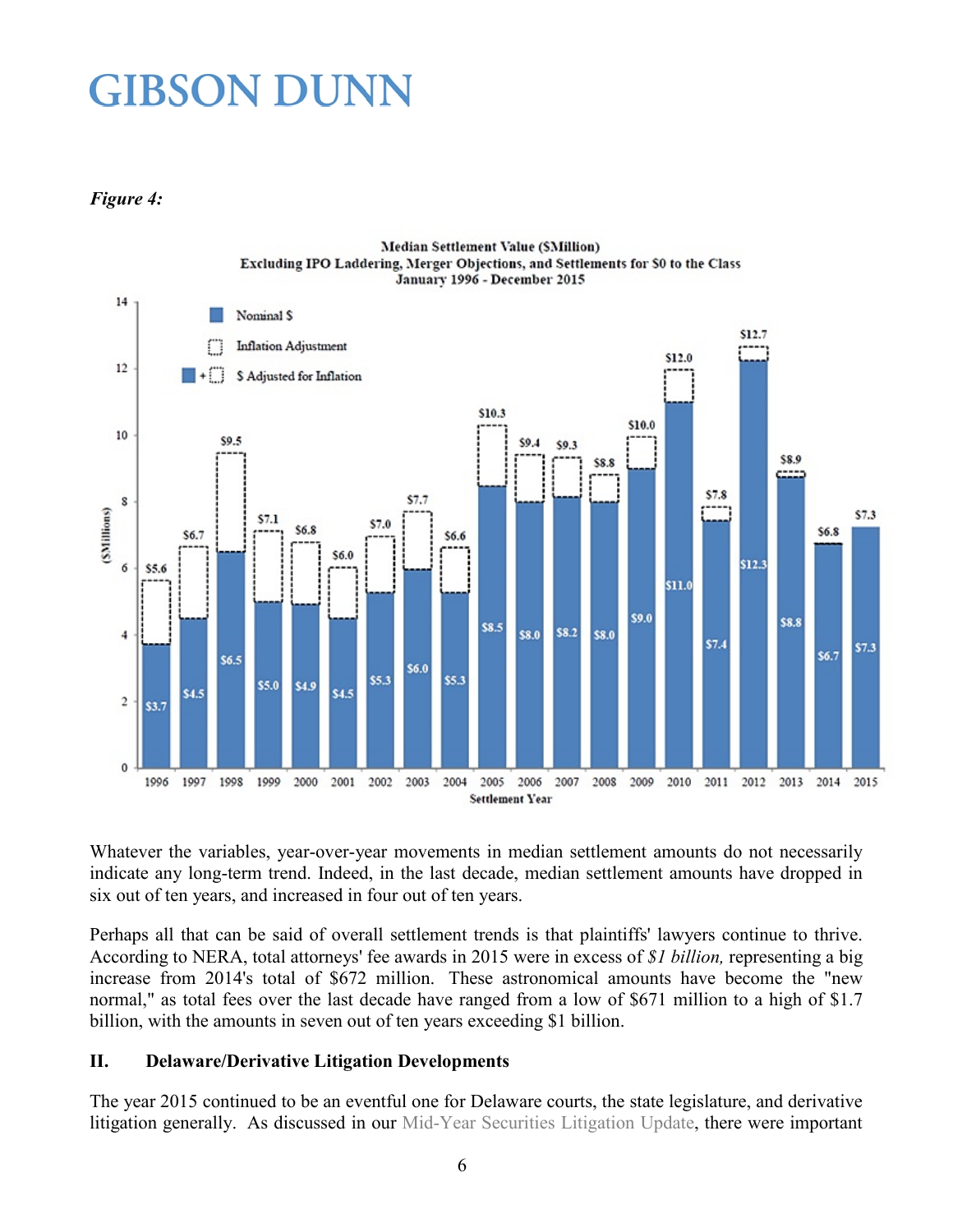legal developments in the first half of the year regarding the defenses corporations and their directors have to breach of fiduciary duty claims, and several significant rulings concerning the standing of creditors to pursue derivative claims; director and officer advancement rights; and the ability to settle shareholder derivative claims by paying a special dividend to shareholders. Additionally, we noted that Delaware corporations are experiencing a new wave of shareholder "inspection demands" over socalled "dead hand proxy puts."

Delaware developments picked up even more steam in the second half of this year with several significant developments, including rulings concerning financial advisor liability for aiding and abetting a director's breach of a fiduciary duty, the difficulty of showing control before a transaction will be subject to the heightened entire fairness standard, and the Delaware Court of Chancery strongly signaled that stockholder class actions attacking mergers may no longer be resolved by a corporate defendant providing additional disclosures to stockholders (with payment of a fee to plaintiffs' lawyers) in exchange for a broad release of claims against all defendants. Finally, the trend of merger price as "fair value" in appraisal cases continued in the latter half of 2015.

#### **A. Delaware Courts Clarify Financial Advisor Liability for Aiding and Abetting a Director's Breach of a Fiduciary Duty**

#### **1. The** *Rural/Metro* **Case**

In a highly anticipated ruling, the Delaware Supreme Court affirmed a Chancery Court decision that directors breached their duty of care in connection with a sales process and that the Board's financial advisor aided and abetted the breach. *RBC Capital Markets, LLC v. Jervis* ("*Rural/Metro*"), No. 140, 2015, C.A. No. 6350-VCL (Del. Nov. 30, 2015). The Chancery Court found fault in a special committee electing to put the company "in play" without the prior approval of the full board and with the board's failure to properly supervise its financial advisor. In addition, the Chancery Court faulted the financial advisor for following its own financial interest in pursuing buy-side financing to impact the sales process, failing to adequately inform the board of the potential conflict, and providing a flawed financial analysis. The Chancery Court concluded that even though the directors would have been exculpated from liability for breaches of fiduciary duties, the financial advisor still could be held liable for aiding and abetting a breach.

The Supreme Court affirmed the principal holdings of the Chancery Court decision, offering several key takeaways. First, when directors breach their fiduciary duties in a sales process, the breach may be a sufficient predicate for aiding and abetting liability post-closing, even if the underlying breach of fiduciary duty cannot result in money damages under an exculpatory provision in the company's charter. Second, while the Supreme Court's decision provided no roadmap for a financial advisor's disclosure of potential conflicts, the decision follows a long line of recent cases analyzing such conflicts. Thus, the decision follows other Delaware decisions that incentivize financial advisors to disclose all potential and actual conflicts of interest to boards both at the outset and throughout the engagement, and for boards to carefully scrutinize such conflicts. The decision makes clear that financial advisors do not have a "free pass" to engage in self-interested conduct at the expense of the board or company, even if the board consents to the conflict or potential conflict. Finally, the Supreme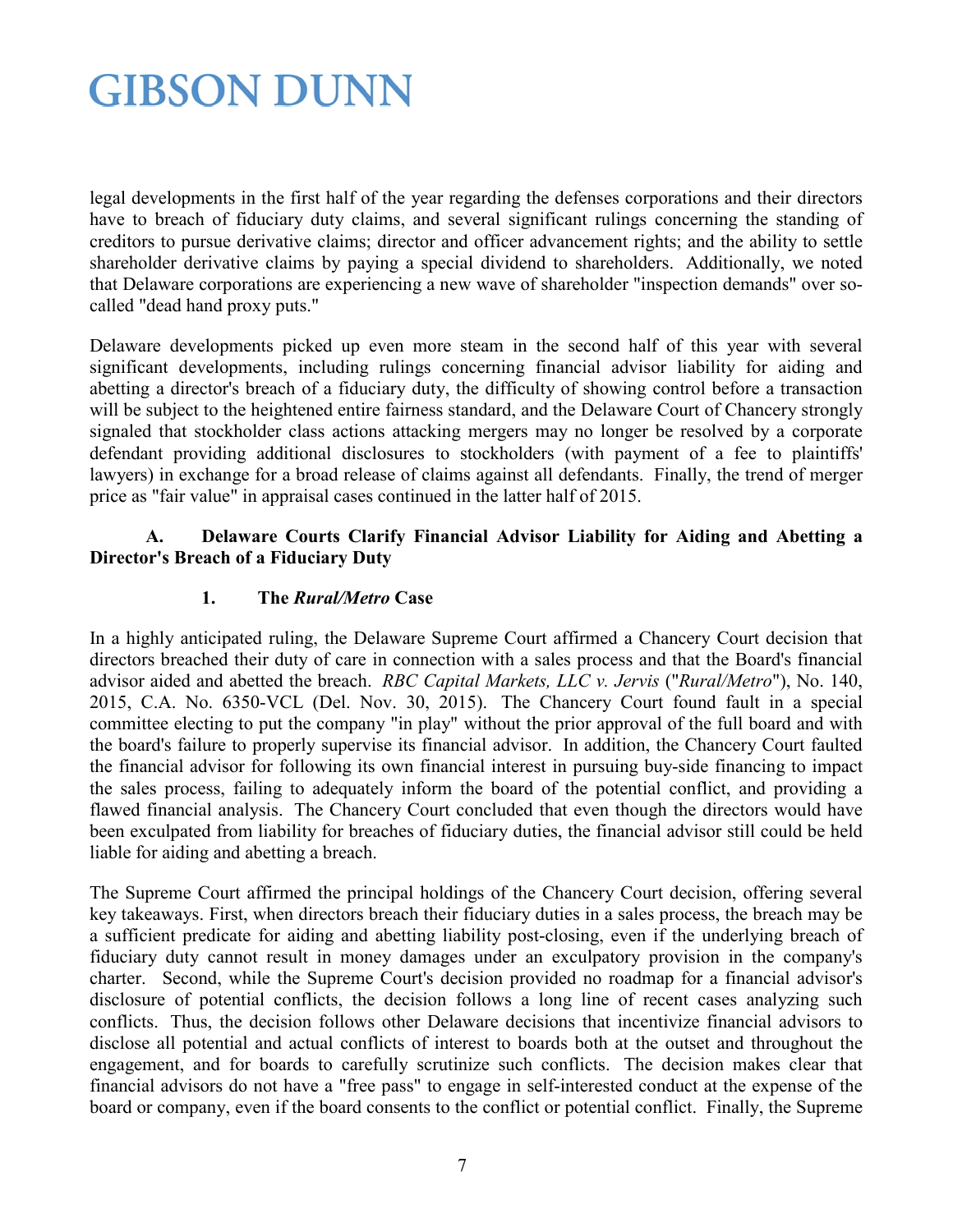Court's decision makes clear that while financial advisors must be careful not to create an "informational vacuum" that may lead the board to breach a fiduciary duty, the advisor does not act as a "gatekeeper" for the board in a sales process. In so ruling, the Supreme Court limited a principal (and much discussed) holding of the Chancery Court concerning the "gatekeeper" role of the financial advisor, but still ruled that financial advisors must ensure that boards are fully informed and proceeding on accurate information, and that an intentional failure to do so may provide the sufficient level of scienter to support an aiding and abetting claim.

#### **2. The** *Tibco* **Case**

In another decision addressing the duties of financial advisors in transactions, the Court of Chancery in *In re Tibco Software Inc. Stockholders Litig*., C.A. No. 10319-CB (Del. Ch. Oct. 20, 2015) elected not to dismiss a stockholder's claim against Tibco Software Inc.'s financial advisor for aiding and abetting the board's breach of the duty of care despite dismissing the underlying claim against the board. The court held that the plaintiff alleged facts that could support a non-exculpated claim for aiding and abetting, namely that the financial advisor knew the board was breaching its duty of care and participated in the breach by creating an informational vacuum.

The case arose out of a private equity firm's agreement to purchase Tibco for \$24 per share. In arriving at the share price, both parties relied on inaccurate information as to the number of fully diluted Tibco shares. Due to the miscalculation, the implied equity value of the deal was worth \$100 million less to Tibco than both parties expected. After discovering the error, the board met with its financial advisor to reconsider its recommendation to stockholders and to consider possible re-negotiation with the buyer. According to the complaint, when the Tibco board was considering taking action, the financial advisor knew that the Tibco board had not adequately informed itself concerning the circumstances of the error and failed to disclose material information that the board could have used in its decision on how to proceed. The complaint alleged that the financial advisor did so in order to protect its fee in the transaction.

Like the *Rural/Metro* decision, *Tibco* serves as yet another reminder of increased scrutiny of financial advisors in Delaware and the heightened importance of financial advisors disclosing potential conflicts and keeping boards fully informed throughout a sales process.

#### **B. The Beginning of the End of Disclosure-Only Settlements in Delaware**

In a series of decisions issued during the second half of 2015, the Delaware Court of Chancery strongly signaled that stockholder class actions attacking mergers may no longer be resolved by a corporate defendant providing additional disclosures to stockholders (with payment of a fee to plaintiffs' lawyers) in exchange for a broad release of claims against all defendants. These cases likely signal the end to what had been common practice in stockholder litigation routinely challenging mergers. As Vice Chancellor Glasscock put it in one recent ruling, expectations that the Court will approve such broad releases in exchange for additional disclosures "will be diminished or eliminated going forward." *In re Riverbed Technologies, Inc. Stockholders Litigation*, C.A. No. 10484-VCG (Del. Ch. Sept. 17, 2015). These decisions will significantly impact the landscape of merger litigation in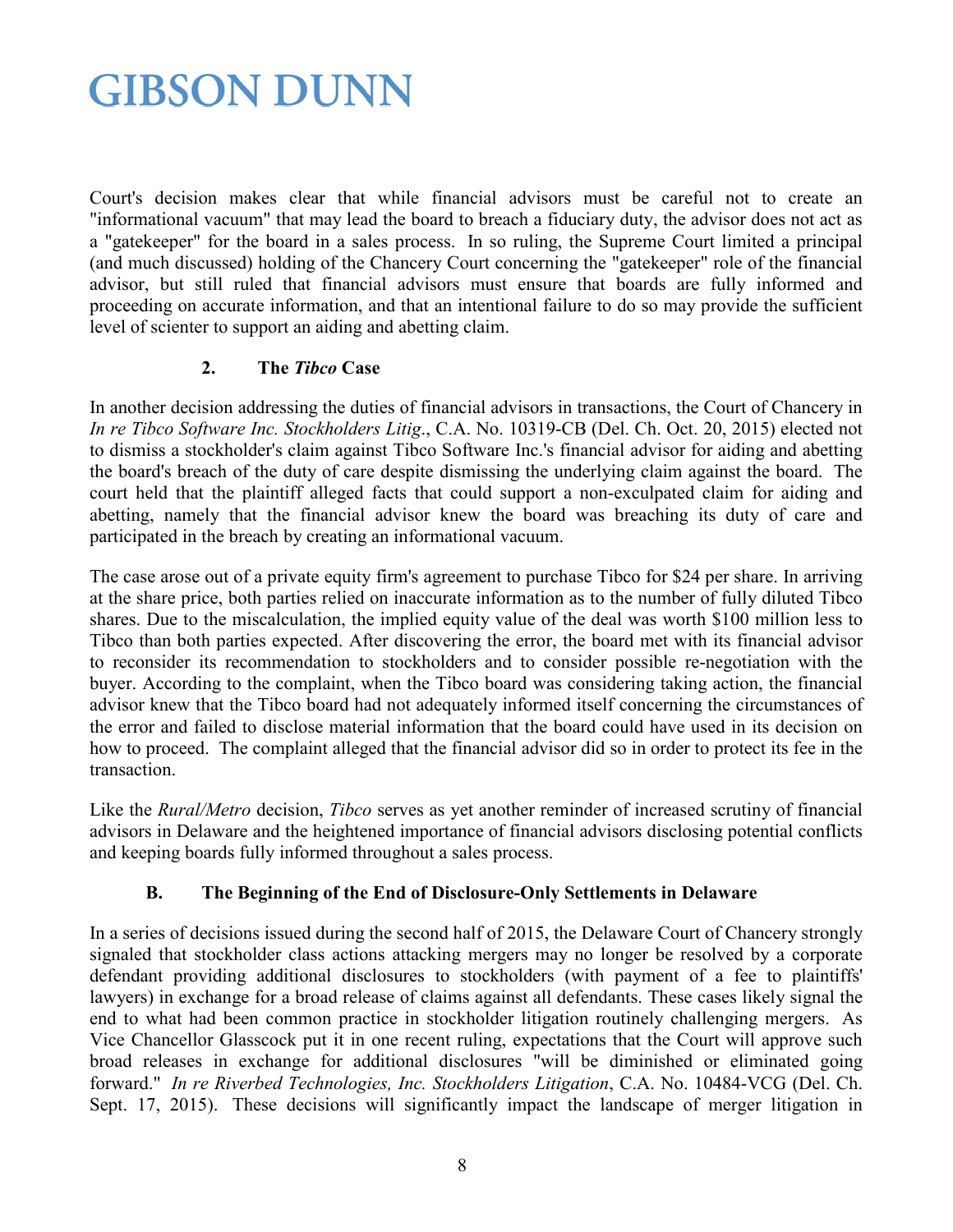Delaware, possibly resulting in fewer strike suits filed in that jurisdiction and rendering such cases more difficult to resolve quickly and without motion practice.

In the first of this line of cases, *Acevedo v. Aeroflex Holding Corp. et al*., C.A. No. 9730-VCL (Del. Ch. Jul. 8, 2015), Vice Chancellor J. Travis Laster rejected a proposed settlement in which the defendant made additional disclosures, lowered the break-up fee, and reduced the matching rights period in exchange for a full release, finding that these changes did not increase the likelihood of a topping bid and therefore did not produce value for the shareholder class. On the same day, Vice Chancellor Noble in *In re InterMune, Inc. Stockholder Litigation*, C.A. No. 10086-VCN (Del. Ch. Jul. 8, 2015) deferred ruling on whether to approve a settlement based on additional disclosures and attorney's fees in exchange for a full release after expressing concern that the breadth of the release exceeded the scope of the plaintiffs' claims.

Shortly following the *Acevedo* opinion, yet another order came down regarding challenges to a disclosure-only settlement. *In re Riverbed Technologies, Inc. Stockholders Litigation*, C.A. No. 10484-VCG (Del. Ch. Sept. 17, 2015) involved a settlement of litigation concerning a going-private transaction. While approving the settlement at issue because of "the reasonable reliance of the parties on formerly settled practice in this Court," Vice Chancellor Glasscock warned that similar settlements– where the class obtained arguably minimal benefit in exchange for a global release–would not be approved going forward because such releases extend "beyond the claims asserted and the results achieved."

Next, in *In re Aruba Networks, Inc. Stockholder Litigatio*n, C.A. No. 10785-VCL (Del. Ch. Oct. 9, 2015), the court rejected a proposed class action settlement stemming from Hewlett Packard's purchase of Aruba Networks. The Vice Chancellor characterized the case as a "harvesting-of-a-fee opportunity" because it lacked merit when filed, and he criticized the plaintiffs' attorneys for failing to conduct sufficient investigation to determine whether there were actual problems with the transaction. Addressing disclosure-only settlements in general, Vice Chancellor Laster stated that "I think that we have reached a point where we have to acknowledge that settling for disclosure only and giving the type of expansive release that has been given has created a real systemic problem." While acknowledging that he might have approved a settlement that released only disclosure-related claims, he rejected the settlement because the agreement would have released non-disclosure claims.

*In re Silicon Image, Inc*., C.A. No. 10601-VCG (Del. Ch. Dec. 9, 2015) the Chancery Court explicitly acknowledged its own altered approach to approving disclosure-only settlements. Vice Chancellor Glasscock approved a disclosure-only settlement in exchange for a broad release of claims, but described the matter as "a dying breed of cases" that is unlikely to receive Court approval in the future. He reiterated his view that equity should recognize parties' reasonable expectations by evaluating settlements reached prior to the line of cases described in this update, but that settlements reached after these decisions will receive far greater scrutiny.

Finally and just days ago, in *In re Trulia, Inc. Stockholder Litigation*, C.A. No. 10020-CB (Del. Ch. Jan. 22, 2016), the Chancery Court dealt what may be the final blow to disclosure-only settlements. Chancellor Bouchard rejected a disclosure-only settlement stemming from Zillow's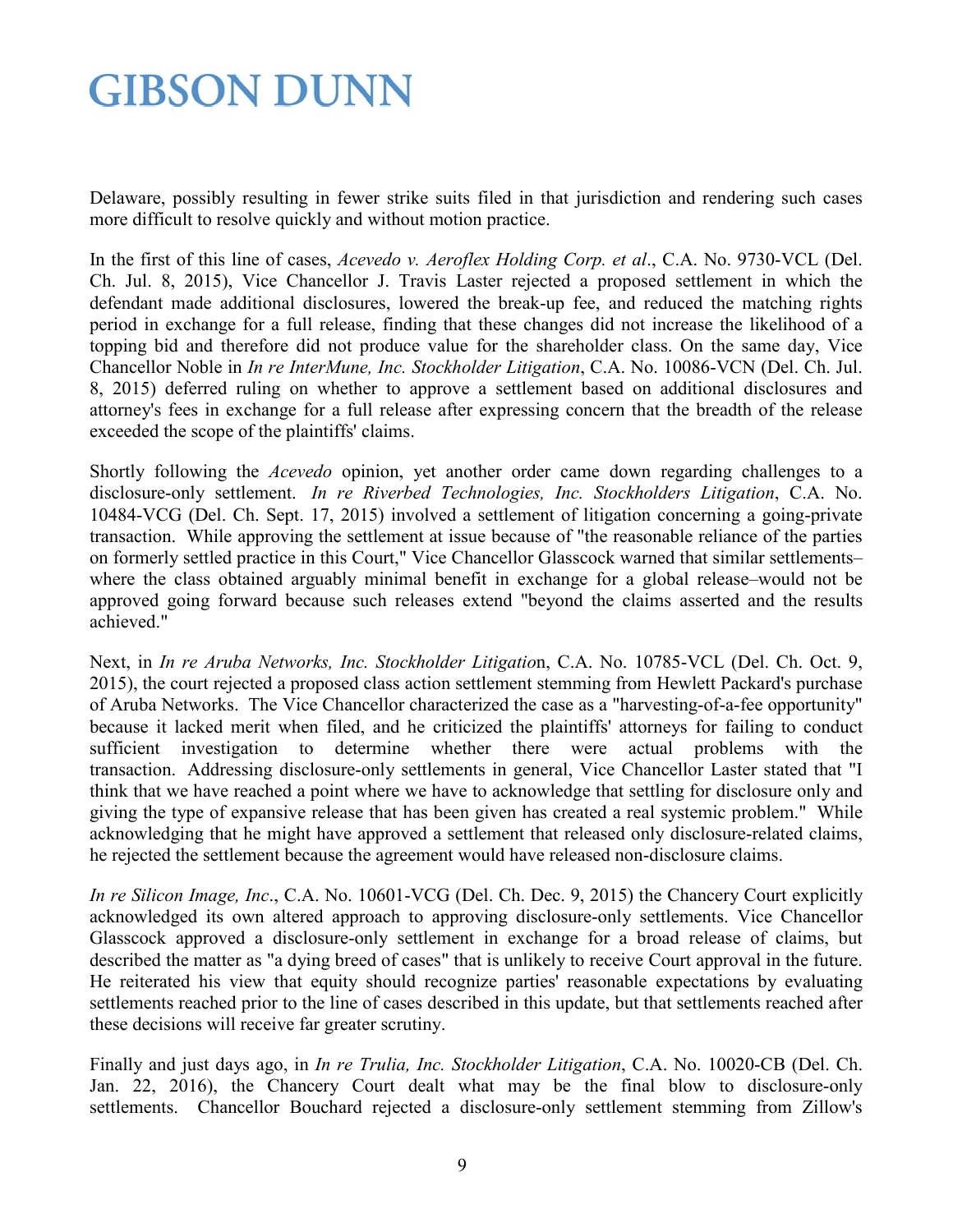takeover of Trulia last year, explaining that "none of the supplemental disclosures were material or even helpful to Trulia's stockholders," and therefore the settlement did not afford the plaintiffs "any meaningful consideration to warrant providing a release of claims to the defendants." Chancellor Bouchard noted that Trulia's stockholders would not receive any financial benefit from the settlement, and that the only money that would change hands would be Zillow's payment of fees to the plaintiffs' lawyers. The decision likely signals the end of routine disclosure-only settlements in Delaware, as Chancellor Bouchard warned that the Chancery Court "will be increasingly vigilant in scrutinizing the 'give' and the 'get' of such settlements to ensure that they are genuinely fair and reasonable to absent class members."

#### **C. The Difficulty of Showing Control**

A recent decision of the Delaware Supreme Court made clear the need to plead specific facts demonstrating the existence of a controlling stockholder before a transaction will be subject to the heightened entire fairness standard. In *Corwin v. KKR Financial Holdings LLC*, No. 629, 2014 (Del. Oct. 2, 2015), the Delaware Supreme Court affirmed the Court of Chancery's dismissal of a class action by stockholders challenging the stock-for-stock acquisition of KKR Financial Holdings LLC ("Financial Holdings") by KKR & Co ("KKR"). The plaintiff argued that the entire fairness standard of review presumptively applied to the transaction because KKR was a controlling stockholder of Financial Holdings since Financial Holdings' primary business was financing KKR's leveraged buyout activities and Financial Holdings was managed by an affiliate of KKR under a management agreement.

In dismissing the plaintiff's claim, the Court held that the plaintiff failed to plead facts to support an inference that KKR was a controlling stockholder. The Court's ruling was grounded on the fact that KKR owned less than 1% of Financial Holdings' stock, had no right to appoint directors, and had no contractual veto right. Financial Holdings had real assets, an independent board, and investors that were fully informed of its unusual business structure. Without facts sufficient to establish the existence of a controlling stockholder, the Court held that the business judgment rule applied to the merger. The Court further concluded that the business judgment rule also applied because the transaction was approved by a fully-informed, uncoerced vote of the majority of disinterested shareholders.

#### **D. Merger Price as Fair Value Continues to Hold in Appraisal Cases**

In our [2015 Mid-Year Securities Litigation Update,](http://www.gibsondunn.com/publications/Documents/2015-Mid-Year-Securities-Litigation-Update.pdf) we discussed a series of stockholder appraisal cases in which the Chancery Court found that the "fair value" of stockholders' shares following a corporate sale was the transaction price per share. In those cases--*Merlin Partners LP v. AutoInfo Inc*., C.A. No. 8509-VCN (Del. Ch. Apr. 30, 2015) and *Longpath Capital LLC v. Ramtron Int'l*, C.A. No. 8094-VCP (Del. Ch. June 30, 2015)--the Chancery Court rejected both management and expert cashflow projections as unreliable, and looked to the merger price itself to determine fair value.

This trend continued in the latter half of 2015, most recently with *Merion Capital LP* and *Merion Capital II LP v. BMC Software, Inc*., C.A. No. 8900-VCG (Del. Ch. Oct. 21, 2015), which arose from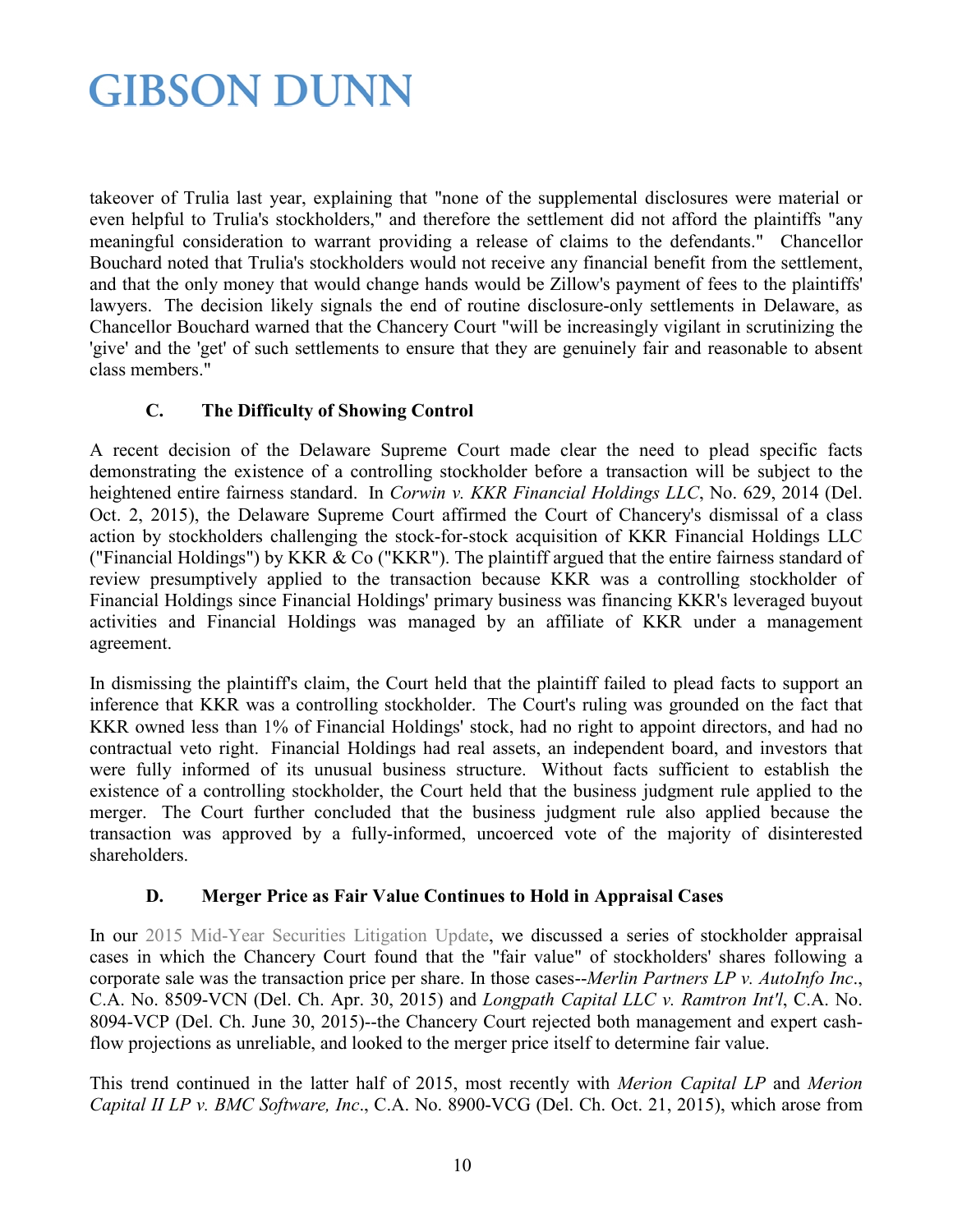the sale of BMC to a group of investment firms led by Bain Capital, LLC. Merion Capital LP and Merion Capital II LP acquired stock in BMC for the sole purpose of seeking appraisal in connection with the sale. Vice Chancellor Glasscock considered both sides' expert appraisals and even conducted his own DCF analysis, but found none of them to be sufficiently accurate because all were based on "historically problematic" management projections with no reliable means of revision. The Court therefore found the executed merger price to be the best indicator of BMC's fair value. This case reaffirms that where the court determines that a deal price was "generated by a process that likely provided market value," the burden will be on any party challenging that valuation "to point to evidence in the record showing that the price must be adjusted from market value to 'fair' value." Particularly where there is reason to doubt other means of valuation, the Chancery Court is likely to continue to rely on a fairly determined deal price as an indicator of fair value.

#### **III. False Statements of Opinion Under Section 11 and Beyond:** *Omnicare* **and Its Ramifications**

As we described in our [2015 Mid-Year Securities Litigation Update,](http://www.gibsondunn.com/publications/Documents/2015-Mid-Year-Securities-Litigation-Update.pdf) in March the Supreme Court issued its long-anticipated opinion in *Omnicare, Inc. v. Laborers District Council Construction Industry Pension Fund*, 135 S. Ct. 1318 (2015). There, as also discussed in our [client alert,](http://www.gibsondunn.com/publications/Pages/US-Supreme-Court-Issues-Long-Awaited-Decision-in-Omnicare-Resolving-Circuit-Split--Opinion-Statement-Liability.aspx) the Court resolved a circuit split regarding the scope of liability for false statements of opinion under Section 11 of the Securities Act of 1933. Section 11 imposes liability where a registration statement "contained an untrue statement of a material fact or omitted to state a material fact required to be stated therein or necessary to make the statements therein not misleading." 15 U.S.C. § 77k(a). Unlike some other provisions of the securities laws that include a scienter requirement, Section 11 imposes essentially strict liability on issuers, and so a plaintiff "need not prove (as he must to establish certain other securities offenses) that the defendant acted with any intent to deceive or defraud." *Omnicare*, 135 S. Ct. at 1323.

#### **A. The Supreme Court's Opinion**

The Supreme Court decided two questions in *Omnicare*: first, "when an opinion itself constitutes a factual misstatement," and second, "when an opinion may be rendered misleading by the omission of discrete factual representations." 135 S. Ct. at 1325. As to the first question, all nine Justices agreed that "a sincere statement of pure opinion is not an 'untrue statement of material fact,' regardless whether an investor can ultimately prove the belief wrong." *Id.* at 1327 (majority opinion); *see also id.* at 1333-34 (Scalia, J., concurring); *id.* at 1337 (Thomas, J., concurring). Instead, an opinion statement is false only when the speaker does not "actually hold[] the stated belief," or when the opinion statement contains an "embedded statement[] of fact" that is untrue. *Id.* at 1325-27 (majority opinion).

As to the second question, the majority held that an omission makes an opinion statement misleading under Section 11 where the omitted facts "conflict with what a reasonable investor would take from the statement itself[.]" 135 S. Ct. at 1329. That is so because "a reasonable investor may, depending on the circumstances, understand an opinion statement to convey facts about how the speaker has formed the opinion--or, otherwise put, about the speaker's basis for holding that view." *Id.* at 1328. An opinion statement therefore becomes misleading "if the real facts are otherwise, but not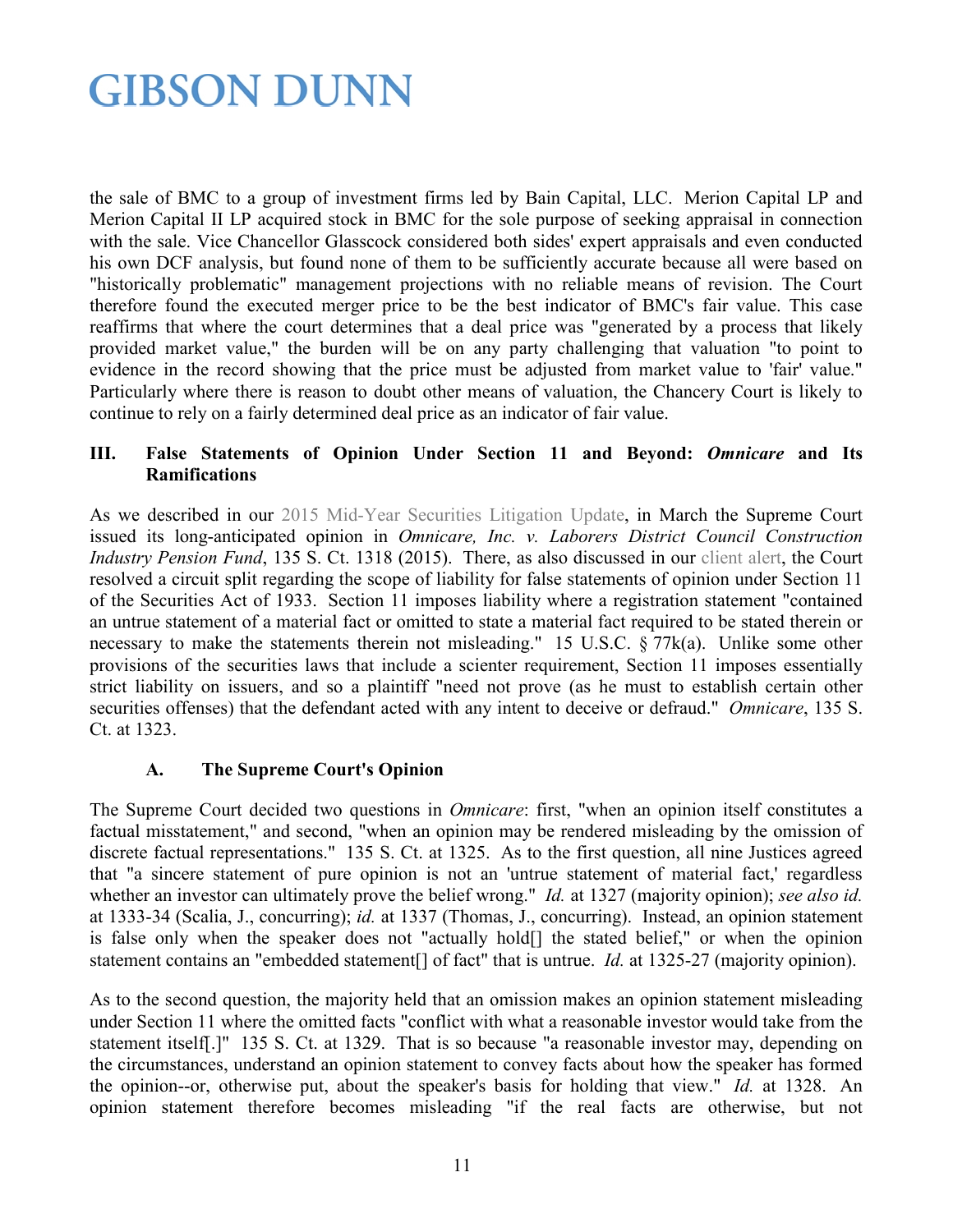provided[.]" *Id.* "Thus, if a registration statement omits material facts about" the issuer's basis for its opinion, "and if those facts conflict with what a reasonable investor would take from the [opinion] statement itself, then § 11's omissions clause creates liability." *Id.* at 1329.

The Court emphasized, however, that "whether an omission makes an expression of opinion misleading always depends on context." *Id.* at 1330. And the context of an issuer's opinion statement includes "hedges, disclaimers, and apparently conflicting information" in the registration statement, as well as "the customs and practices of the relevant industry." *Id.* Moreover, a Section 11 plaintiff bears the burden to "identify particular (and material) facts going to the basis for the issuer's opinion--facts about the inquiry the issuer did or did not conduct or the knowledge it did or did not have--whose omission makes the opinion statement at issue misleading[.]" *Id.* at 1332. The Court noted that this "is no small task for an investor." *Id.*

In a concurrence, Justice Scalia explained that he would have confined liability to situations where a speaker subjectively *intends* her opinion statement to mislead investors. *Id.* at 1336 (Scalia, J., concurring). But Justice Kagan, writing for the majority, responded that Section 11 imposes strict liability for material misstatements and omissions, and hence "discards the common law's intent requirement." *Id.* at 1331 n.11 (majority opinion). That Section 11 lacks a scienter requirement was therefore an important factor in how *Omnicare* was decided. Importantly, the *Omnicare* Court otherwise left unaddressed how its opinion applies to other securities laws that *do* require a plaintiff to establish scienter--for example, Section 10(b) of the Securities Exchange Act of 1934 and SEC Rule 10b-5.

#### **B. Post-***Omnicare* **Decisions**

To date, only one court of appeals, the Tenth Circuit, has issued a substantive opinion applying *Omnicare*, though appeals are pending in the Second, Fifth, and Ninth Circuits. Meanwhile, several district courts have applied the Supreme Court's decision in the context of Section 11 and beyond.

#### **1. Post-***Omnicare* **Decisions Under the Securities Act**

Several district courts have applied *Omnicare* in cases that--like *Omnicare* itself--arose under provisions of the Securities Act of 1933 that impose essentially strict liability for material false statements or misleading omissions in offering documents.

In *Southeastern Pennsylvania Transportation Authority v. Orrstown Financial Services*, No. 1:12-cv-00993, 2015 WL 3833849 (M.D. Pa. June 22, 2015), the plaintiffs alleged that several of the defendants' opinion statements were misleading under Section 11, including statements that a bank "had sound credit practices" and "had a strong balance sheet and management." *Id.* at \*19, \*31. The court dismissed those claims, holding that for an opinion statement to "constitute something beyond corporate puffery," the statement "must be in some way determinate or verifiable." *Id.* at \*31 (citing *Omnicare*, 135 S. Ct. at 1326). The plaintiffs also alleged that an auditor's statement was misleading under Section 11's omissions clause, but that claim failed because the plaintiffs "offer[ed] little more than the conclusory assertion that [the auditor]'s opinions expressed in the Offering Documents 'lacked a reasonable basis.'" *Id.* at \*34.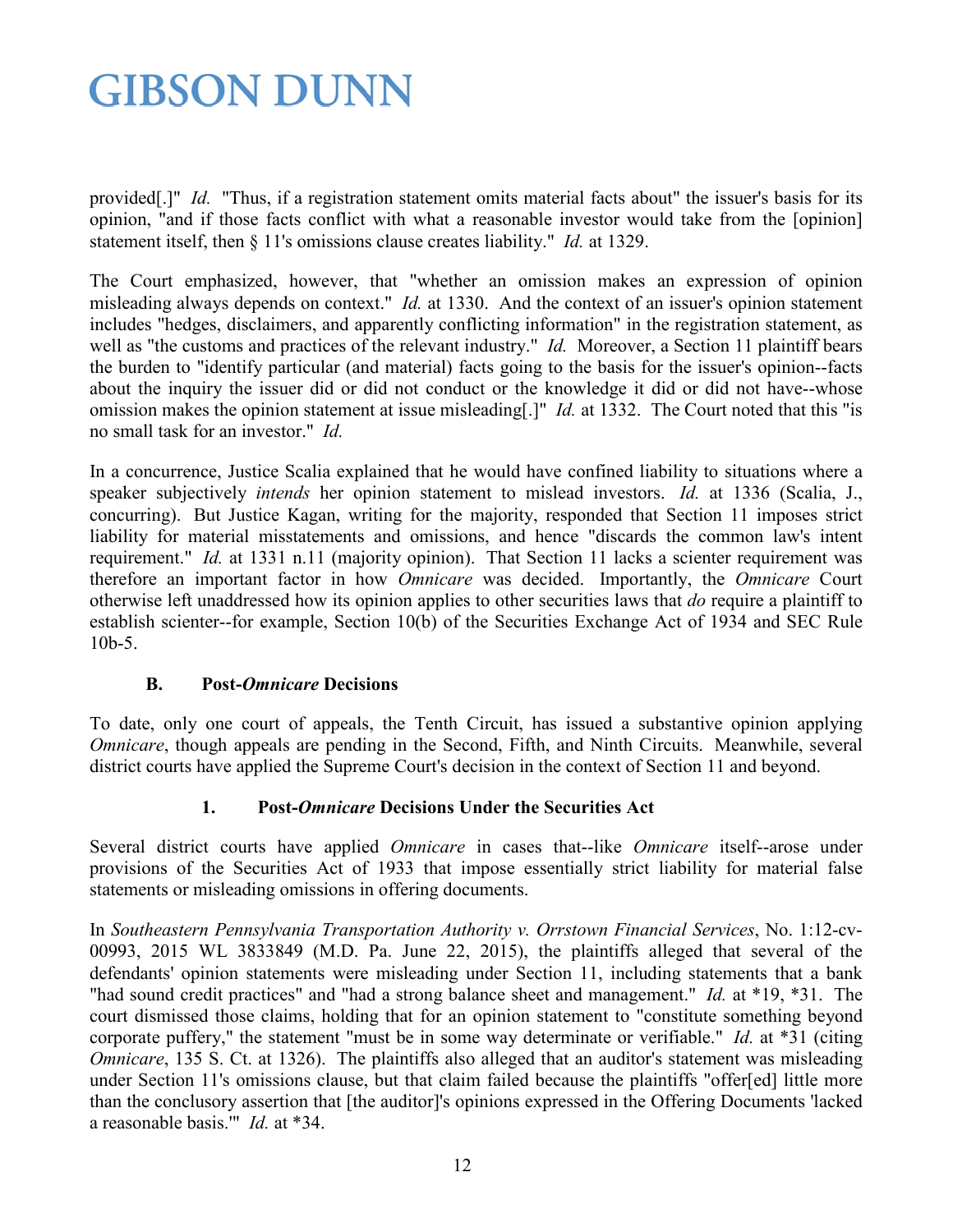The plaintiffs also lost in *In re Velti PLC Securities Litigation*, No. 13-cv-03889-WHO, 2015 WL 5736589 (N.D. Cal. Oct. 1, 2015), *appeal filed*, No. 15-17398 (9th Cir. Dec. 7, 2015). There, the plaintiffs alleged that the defendants' opinion statements about a company's bad-debt reserves were misleading under Section 11 because the defendants had omitted information about the company's accounts receivable in Southeastern Europe. *Id.* at \*21. The court dismissed that claim, holding that "the omissions clause does not create a 'general disclosure requirement.'" *Id.* at \*22 (quoting *Omnicare*, 135 S. Ct. at 1332).

And in *Medina v. Tremor Video, Inc.*, No. 13-cv-8364 (PAC), 2015 WL 3540809 (S.D.N.Y. June 5, 2015), *appeal filed*, No. 15-2178 (2d Cir. July 1, 2015), the court held that the defendants' registration statement was not misleading where it contained sufficient "'hedges, disclaimers and qualifications' addressing the risks associated with each statement of opinion." *Id.* at \*2 (quoting *Omnicare*, 135 S. Ct. at 1333).

The plaintiffs fared better in *Federal Housing Finance Agency v. Nomura Holding America, Inc.*, No. 11cv6201 (DLC), 2015 WL 2183875 (S.D.N.Y. May 11, 2015), *appeal filed*, No. 15-1874 (2d Cir. June 10, 2015). There, the court held that the defendants' stated belief that a company had followed underwriting guidelines was misleading under Sections 12 and 15 of the Securities Act because the defendants "'lacked the basis for making those statements that a reasonable investor would expect.'" *Id.* at \*103 (quoting *Omnicare*, 135 S. Ct at 1333).

#### **2. Post-***Omnicare* **Decisions Under Section 10(b) of the Exchange Act**

Several courts have applied *Omnicare* to claims brought under other securities laws, including Section 10(b) and Rule 10b-5, which, like Section 11, prohibit misleading statements and omissions. Unlike Section 11, however, a Section 10(b) claim can range far beyond the offering documents and, critically, also requires a plaintiff to prove that a defendant acted with scienter. *In re Kingate Mgmt. Ltd. Litig.*, 784 F.3d 128, 137 n.12 (2d Cir. 2015); *see also Omnicare*, 135 S. Ct. at 1323.

As we reported in our [2015 Mid-Year Securities Litigation Update,](http://www.gibsondunn.com/publications/Documents/2015-Mid-Year-Securities-Litigation-Update.pdf) the Tenth Circuit applied *Omnicare* to a Section 10(b) claim in *Nakkhumpun v. Taylor*, 782 F.3d 1142 (10th Cir. 2015), holding that "[a]n opinion is considered false if the speaker does not actually or reasonably hold that opinion." *Id.* at 1159. The Tenth Circuit, which remains the only court of appeals to have interpreted *Omnicare*, then held that the plaintiff was unable to establish scienter because the plaintiff had "not alleged any facts that would cast doubt on the sincerity or reasonableness of [the defendant]'s statement of his opinion." *Id.* (citing *Omnicare*, 135 S. Ct. at 1328-29). Thus, the court appears to have used *Omnicare*, which dealt with the question of when an opinion statement is *objectively* misleading under Section 11, to interpret Section 10(b)'s scienter requirement, which turns on a defendant's *subjective* state of mind.

In *Firefighters Pension & Relief Fund v. Bulmahn*, Nos. 13-3935, 13-6083, 13-6084, 2015 WL 7454598 (E.D. La. Nov. 23, 2015), *appeal filed*, No. 15-31094 (5th Cir. Dec. 23, 2015), however, the court expressed doubt that *Omnicare* applied to the Section 10(b) claim before it: "That *Omnicare* concerned a strict liability statute suggests that the Supreme Court's reasoning--which contemplates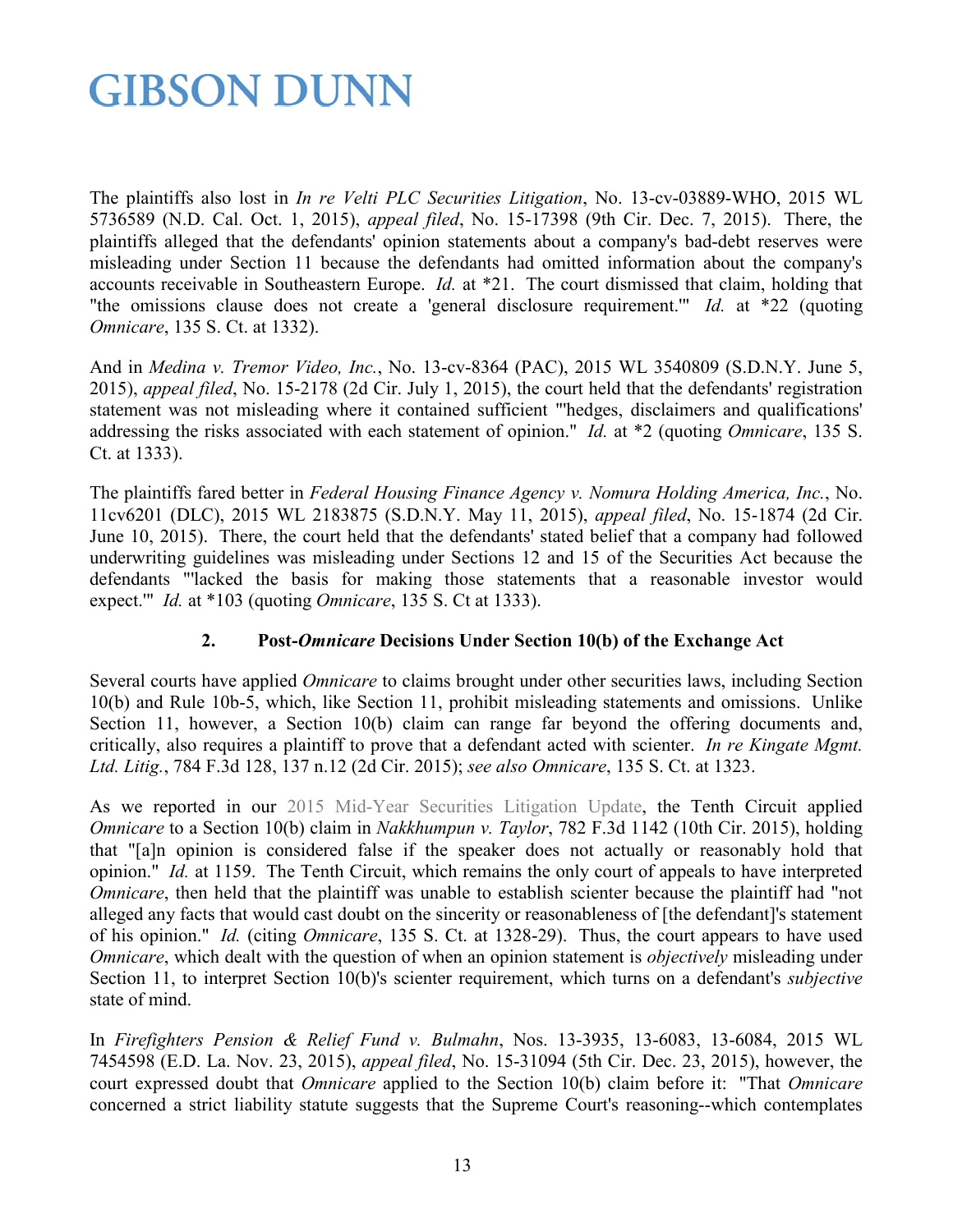liability for statements of opinions that are genuinely held but misleading to a reasonable investor- does not directly apply to" Section 10(b). *Id.* at \*25. Nevertheless, the court said that it would use *Omnicare* "as guidance" and "consider the relevant principles articulated in the Supreme Court's decision." *Id.* at \*26. The court then held that the plaintiffs had failed to show that the defendants knew or were reckless in not knowing that their opinions were incorrect (*i.e.*, the defendants lacked scienter). *Id.* at \*30; s*ee also*, *e.g.*, *City of Westland Police & Fire Ret. Sys. v. Metlife, Inc.*, No. 12-cv-0256 (LAK), 2015 WL 5311196, at \*16 (S.D.N.Y. Sept. 11, 2015) (holding that opinion statements about life-insurance reserves were not misleading where the plaintiff failed to show that the defendants calculated the reserves in a manner different from what a reasonable investor would have expected); *In re Amarin Corp.*, No. 13-CV-6663 (FLW) (TJB), 2015 WL 3954190, at \*7 n.14 (D.N.J. June 29, 2015) (holding that an omitted fact did not conflict with what a reasonable investor would have taken from opinion statements and "assuming, without deciding, that *Omnicare* applies in the Section 10(b) context").

In several other Section 10(b) cases, the plaintiffs convinced courts that defendants' opinion statements were potentially misleading under *Omnicare*. For example, in *In re Lehman Brothers Securities & ERISA Litigation*, No. 09-md-2017 (LAK), 2015 WL 5514692 (S.D.N.Y. Sept. 18, 2015), the court held that *Omnicare*'s "reasoning applies with equal force to other provisions of the federal securities laws, including … Section 10(b) and Rule 10b-5[.]" *Id.* at \*5 n.48. The court then held that whether an auditor's opinion statements about Lehman's financial filings were misleading under *Omnicare* was one for the jury. *Id.* at \*10. The court reasoned that "red flags" at Lehman could conceivably permit a jury to infer that the auditor did not actually believe the statements when it made them, or that its opinions were misleading to investors absent disclosure of the purported "red flags." *Id.* In an apparent acknowledgement of the tension between *Omnicare* and Section 10(b), the court noted that whether a defendant's statements "are made with the requisite *scienter* is, of course, another question." *Id.* at \*10 n.103; *see also*, *e.g.*, *In re Bioscrip, Inc. Sec. Litig.*, 95 F. Supp.3d 711, 730 (S.D.N.Y. 2015) (holding that a reasonable investor could read a company's statement of substantial compliance with the law as a guarantee that the company was unaware of serious investigations into its conduct); *In re Petrobras Sec. Litig.*, No. 14-cv-9662 (JSR), 2015 WL 4557364, at \*10 (S.D.N.Y. July 30, 2015) (holding that where defendants were aware of extensive corruption, plaintiffs' allegations were sufficient to infer that defendants did not believe their stated opinion that internal controls were effective); *In re Merck & Co., Inc. Sec., Derivative & "ERISA" Litig.*, Nos. 05-1151 (SRC), 05-2367 (SRC), 2015 WL 2250472, at \*20-21, \*23 (D.N.J. May 13, 2015) (holding that undisclosed data made the defendants' opinion statements misleading under *Omnicare* and that *Omnicare* "illuminate[d]" the court's Section 10(b) scienter analysis); *In re Genworth Fin. Inc. Sec. Litig.*, No. 3:14-cv-682, 2015 WL 2061989, at \*15 (E.D. Va. May 1, 2015) (holding that defendants' reliance on outdated data made their opinion statements misleading under *Omnicare*).

We will continue to monitor closely *Omnicare*'s application, and in particular its application in claims beyond Section 11, as we expect that courts will continue to grapple with this issue in 2016. Although most of the post-*Omnicare* activity has been at the district court level, appeals are now pending in the Second, Fifth, and Ninth Circuits that could provide greater clarity on the implications of *Omnicare* in other contexts.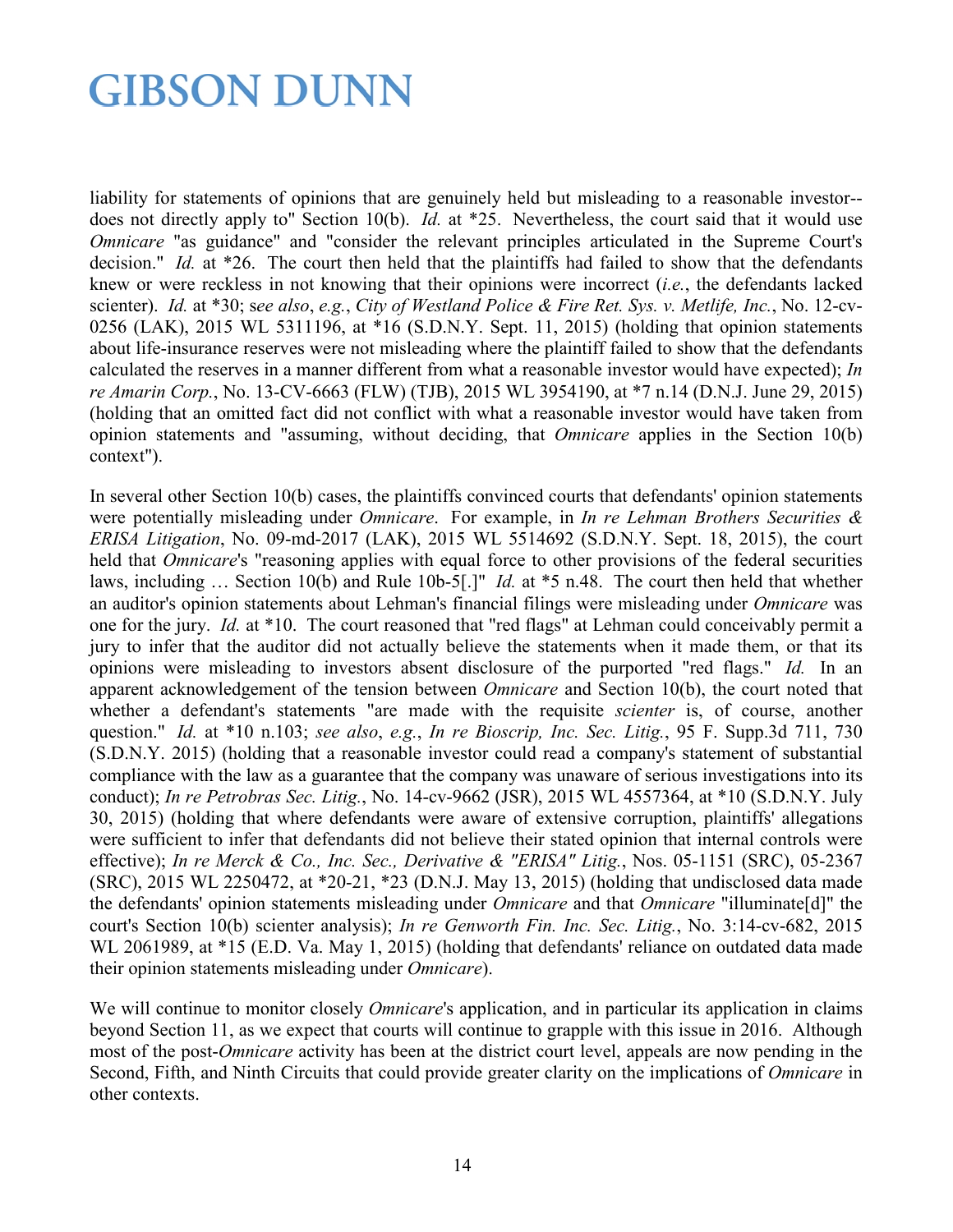#### **IV. Class Actions Post-***Halliburton II***: What** *Halliburton II* **Means in Practice and the Path to Possible** *Halliburton III*

Through our three previous updates [\(here,](http://www.gibsondunn.com/publications/Documents/2015-Mid-Year-Securities-Litigation-Update.pdf) [here,](http://www.gibsondunn.com/publications/pages/2014-Year-End-Securities-Litigation-Update.aspx) and [here\)](http://www.gibsondunn.com/publications/pages/2014-Mid-Year-Securities-Litigation-Update.aspx), *Halliburton Co. v. Erica P. John Fund, Inc*., 134 S. Ct. 2398 (2014) (Halliburton II), remained the "case to watch." In upholding the decades-old fraud-on-the-market doctrine enunciated in *Basic Inc. v. Levinson*, 485 U.S. 224 (1988), the Supreme Court made it clear that plaintiffs in securities class actions can still invoke the rebuttable presumption of reliance for class certification purposes, despite vigorous arguments by Halliburton and amici challenging the viability of the presumption in light of recent academic literature casting doubt on various theories about the efficiency of stock prices. *See Halliburton II*, 134 S. Ct. at 2408–10. But the Court also held that defendants in securities class actions have the opportunity to rebut the presumption of reliance by showing at the class certification stage that an alleged misrepresentation did not impact the defendant company's stock price, *id*. at 2414, giving defendants an important tool to narrow the issues and limit exposure early on. Yet, the Court left open some key questions related to how the decision should be implemented. These questions include: whether traditional burden shifting under Fed. R. Evid. 301 applies, and if so, which party carries the burden of persuasion, what evidence is sufficient to show a lack of price impact, and whether the court can consider challenges to corrective disclosures in order to show lack of price impact.

In July 2015, the Halliburton district court issued its long-awaited decision on plaintiff's motion to certify a class after considering both sides' expert opinions and conducting a full-day hearing. We provided an overview of that decision in our July 29, 2015 [client alert.](http://www.gibsondunn.com/publications/pages/Northern-District-of-Texas-Weighs-in-on-Price-Impact-Test--Class-Certification-Post-Halliburton-II.aspx) To recap, the district court certified the class as to only one of six alleged corrective disclosures. *See Erica P. John Fund, Inc. v. Halliburton Co*., 309 F.R.D. 251, 280 (N.D. Tex. 2015). This decision gave Halliburton a hard-fought victory and proved that the Supreme Court's holding has teeth. As many predicted, the hearing was a battle of experts. The district court began its analysis by first considering two threshold legal issues-- "(1) who has the burden of production and persuasion; and (2) whether [it] should, as part of the price impact inquiry, rule as a matter of law that particular disclosures are corrective." *Id*. at 257–58. After lengthy analysis, the district court placed both the burdens of production and persuasion on the defendant and determined that it could not consider whether an alleged corrective disclosure was, in fact, corrective at the class certification stage. *See id*. at 260, 262. However, using expert evidence, Halliburton was able to avoid class certification on five out of six alleged corrective disclosures. *Id*. at 280.

As with many Supreme Court rulings, it may take some time for the lower courts to fully comprehend the implications of *Halliburton II*, but Halliburton's experience on remand suggests that the opinion can be used to defeat class certification where the expert's event study and opinions demonstrate that an alleged misstatement did not affect the price of the stock. Since the Supreme Court's decision, the district court's recent decision on remand represents one of several lower courts that have begun the process of interpreting *Halliburton II*. Also, the Fifth Circuit granted yet another Rule 23(f) interlocutory review to consider the Halliburton district court's class certification as to the one remaining alleged corrective disclosure, which could possibly lead to *Halliburton III*. These decisions are beginning to shed light on some of the key questions surrounding how to implement *Halliburton II*.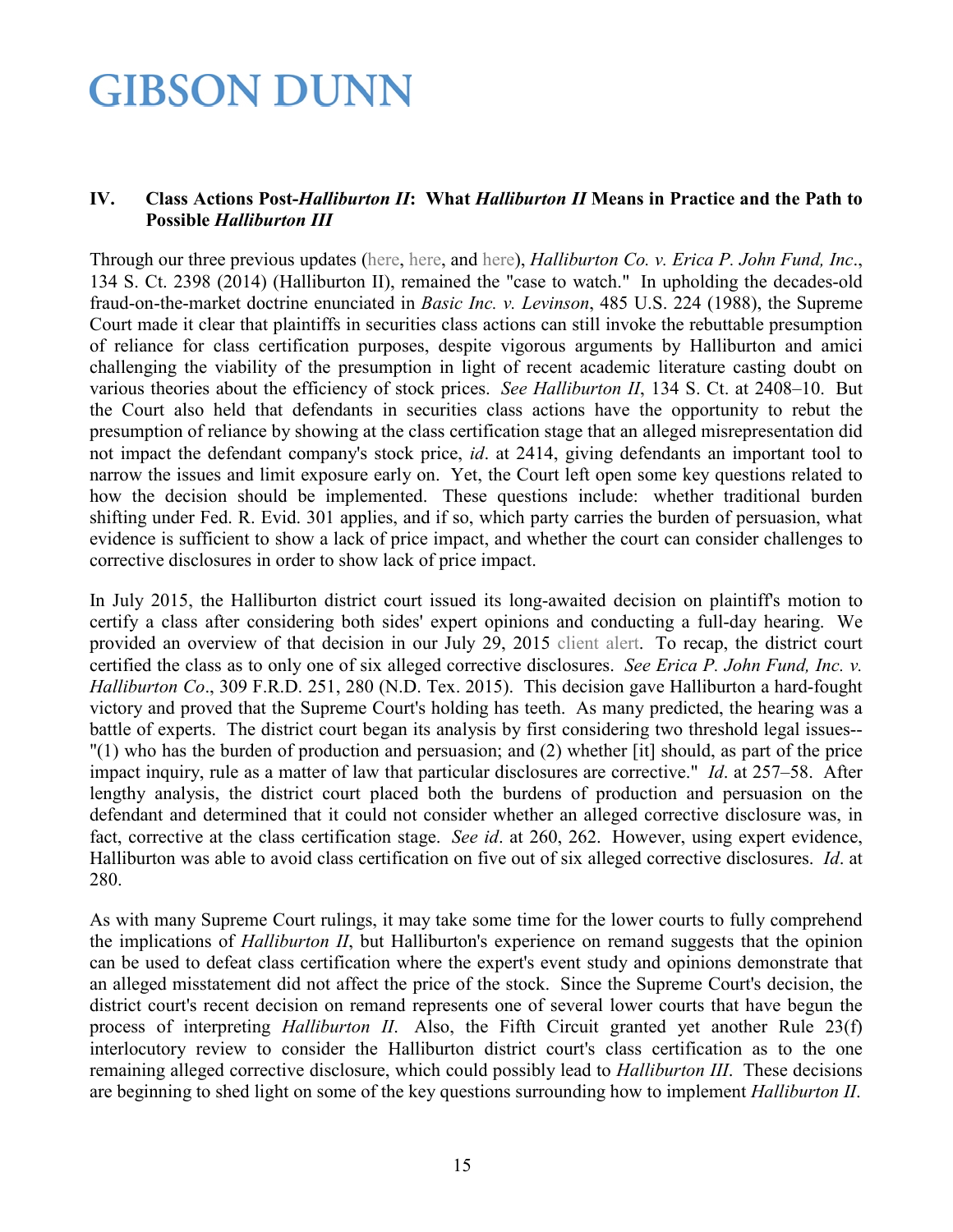#### **A. "That was Not a 'Corrective Disclosure'"--Path to Possible** *Halliburton III*

Halliburton argued on remand that "each of the alleged corrective disclosures were not, in fact corrective." *Halliburton*, 309 F.R.D. at 260. The district court characterized that part of Halliburton's argument as "a veiled attempt to assert the 'truth on the market' defense," which it concluded was relevant to materiality and not ripe for consideration at the class certification stage. *Id.* at 261. Instead, it rendered its decision assuming that "the asserted misrepresentations were, in fact, misrepresentations, and assum[ing] that the asserted corrective disclosures were [in fact] corrective of the alleged misrepresentations." *Id.* at 262.

The district court's interpretation is arguably at odds with the Supreme Court's mandate to consider "any showing that severs the link" between the alleged misrepresentation and the stock price, but at least two other district courts to date have considered and rejected the same argument post-*Halliburton II*. *See In re Goldman Sachs Grp., Inc. Sec. Litig*., No. 10 Civ. 3461, 2015 WL 5613150, at \*6 (S.D.N.Y. Sept. 24, 2015); *Aranaz v. Catalyst Pharm. Partners, Inc*., 302 F.R.D. 657, 670–71 (S.D. Fla. 2014). In contrast, courts have generally been more receptive to arguments that the alleged corrective disclosure was already known to and digested by the market, regardless of the truth or falsity of the statement, than arguments that the alleged corrective disclosure did not actually correct a prior misstatement. The Supreme Court explicitly identified a showing that an alleged corrective disclosure was not "new" as a possible avenue to show a lack of price impact, *Halliburton II*, 134 S. Ct. at 2416–17, and the *Halliburton* district court itself found no price impact based on the market's knowledge prior to the alleged correction, 309 F.R.D. at 272, 274 (finding no price impact where there was no announcement "that was not already impounded in the market price of the stock" before the alleged correction and where "[p]ublic announcements preceded Halliburton's [allegedly corrective] press release"); *see also In re Vivendi Universal, S.A. Sec. Litig*., No. 02-cv-5571, --- F. Supp. 3d ---, 2015 WL 4758869, at \*5 (S.D.N.Y. Aug. 11, 2015) (citing *Basic*, 485 U.S. at 248) (observing that the showing that the defendant's "statement correcting the misrepresentation was [already] made to, and digested by, the market" suffices to sever the link of price impact).

The Fifth Circuit is now set to weigh in on whether an argument that an alleged corrective disclosure was not, in fact, corrective of a prior misstatement is appropriate at the class certification stage. *See* Order Granting Mot. for Leave to Appeal under Fed. R. Civ. P. 23(f), *Erica P. John Fund, Inc. v. Halliburton Co*., No. 3:02-cv-1152 (N.D. Tex. Nov. 4, 2015), ECF No. 625. Notably, though, Judge Dennis explained in his concurrence why the district court was correct in light of *Erica P. John Fund, Inc. v. Halliburton Co*., 563 U.S. 804, 131 S. Ct. 2179 (2011) (*Halliburton I*) and *Amgen, Inc. v. Conn. Ret. Plans & Trust Funds*, 133 S. Ct. 1184 (2013), and stated that he concurred in granting leave to appeal so that "future litigants [can] benefit from the added clarity that [the court] can provide on this issue."

How courts deal with alleged corrective disclosures is also at issue in the *Best Buy* case, as we discussed in our [2015 Mid-Year Securities Litigation Update.](http://www.gibsondunn.com/publications/Documents/2015-Mid-Year-Securities-Litigation-Update.pdf) Best Buy appealed--and the Eighth Circuit granted interlocutory review on--the class certification in *IBEW Local 98 Pension Fund v. Best Buy Co., Inc*., No. 11–429 (DWF/FLN), 2014 WL 4746195 (D. Minn. Aug. 6, 2014). One of the issues raised by Best Buy is whether an alleged misrepresentation was "corrective" where there is no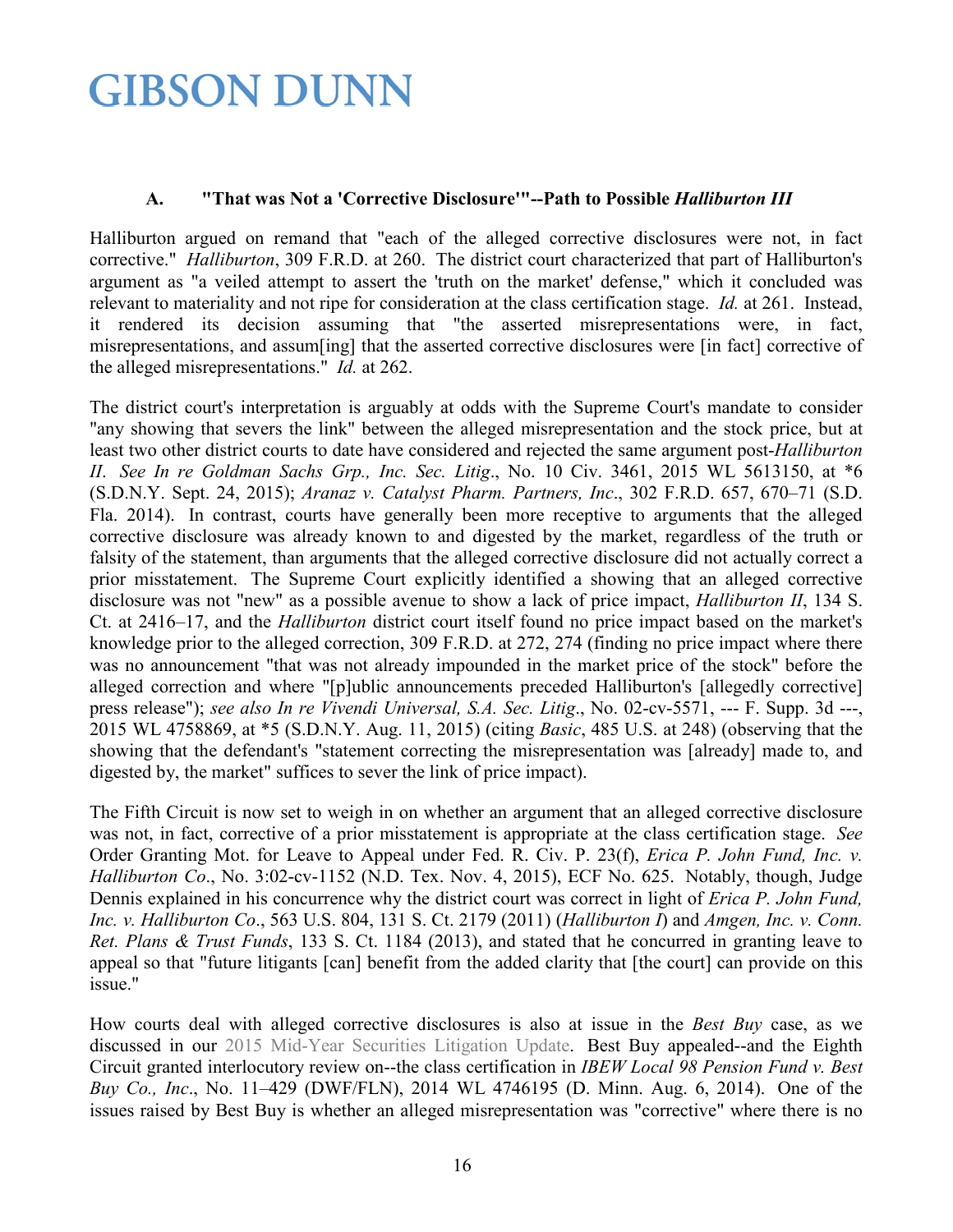factual nexus between the alleged corrective disclosure and the prior allegedly false or misleading statement. *See* Best Buy Br. for Permission to Appeal at 19–22, *IBEW Local 98 Pension Fund v. Best Buy Co*., No. 14-8020 (8th Cir. Aug. 19, 2014), appeal accepted, No. 14-3178 (8th Cir.). The *Best Buy* court heard oral argument on October 22, 2015, but it has yet to issue an opinion. As discussed in our [2015 Mid-Year Securities Litigation Update,](http://www.gibsondunn.com/publications/Documents/2015-Mid-Year-Securities-Litigation-Update.pdf) we also await the Second Circuit's decision related to loss causation in *In re Vivendi Universal, S.A. Sec. Litig*., No. 15-108 (2d Cir.). Oral argument is scheduled for March 3, 2016. We will provide updates on these upcoming cases as they develop.

#### **B. Does Traditional Burden Shifting Apply to Rebutting the Fraud-on-the-Market Presumption?**

As mentioned above, the *Halliburton* district court placed both the burdens of production and persuasion on Halliburton, despite Halliburton's argument that Federal Rule of Evidence 301 directs that the burden of persuasion rests with plaintiff; the court reasoned that the fraud-on-the-market presumption, which is unique to securities class action litigation, entitles the plaintiff to prove price impact indirectly, and the court could not reconcile a literal application of Rule 301 with the *Basic* presumption. *Halliburton*, 309 F.R.D. at 259–60 (reasoning that literal application of Rule 301 would eviscerate the fraud-on-the-market presumption, requiring plaintiff to prove reliance without the aid of the presumption and dooming class certification). The *Halliburton* district court is not alone in reaching this conclusion. *See, e.g.*, *City of Sterling Heights Gen. Emps.' Ret. Sys. v. Prudential Fin., Inc.*, No. 12–5275, 2015 WL 5097883, at \*12 (D.N.J. Aug. 31, 2015) (explaining that the presumption provides plaintiffs "an indirect way of showing price impact" which is inconsistent with placing burden on plaintiffs).

A few other courts have mentioned the standard for rebutting the presumption, without elaboration, but no clear standard has emerged describing defendant's burden to "rebut" the fraud-on-the-market presumption by showing lack of price impact. *See, e.g*., *In re Goldman Sachs*, 2015 WL 5613150, at \*4 n.3 ("Defendants must demonstrate a lack of price impact by a preponderance of the evidence."); *Wallace v. Intralinks*, 302 F.R.D. 310, 317–18 (S.D.N.Y. 2014) (observing that "[d]efendants bear the burden to show a lack of price impact" and rejecting defendant's rebuttal attempt where "Defendant has not shown that unrelated factors account for the[] price movements"); *Aranaz*, 302 F.R.D. at 673 (defendant failed to show "no unexpected events negatively affect[ed] . . . stock price" "[n]otwithstanding that Defendants have the burden of rebutting the presumption of price impact"); *McIntire v. China MediaExpress Holdings, Inc*., 38 F. Supp. 3d 415, 434 (S.D.N.Y. 2014) ("The defendant bears the burden to prove a lack of price impact.").

Despite these early decisions, the allocation of the burden of persuasion should not be considered established. The Eighth Circuit is poised to weigh in on this debate and to possibly shed light on what plaintiffs would be required to do to carry the burden of persuasion in its forthcoming decision in the Best Buy case. There, Best Buy argued "[b]ecause the plaintiff has the ultimate burden of demonstrating that Rule 23's requirements are met, [*Wal-Mart Stores, Inc. v. Dukes*, 131 S. Ct. 2541, 2551 (2011)], once the defendant produces evidence to rebut the presumption of reliance, class certification must be denied unless the plaintiff shows by a preponderance of the evidence price impact of the alleged misstatements." Best Buy Br. for Permission to Appeal, *supra*, at 13.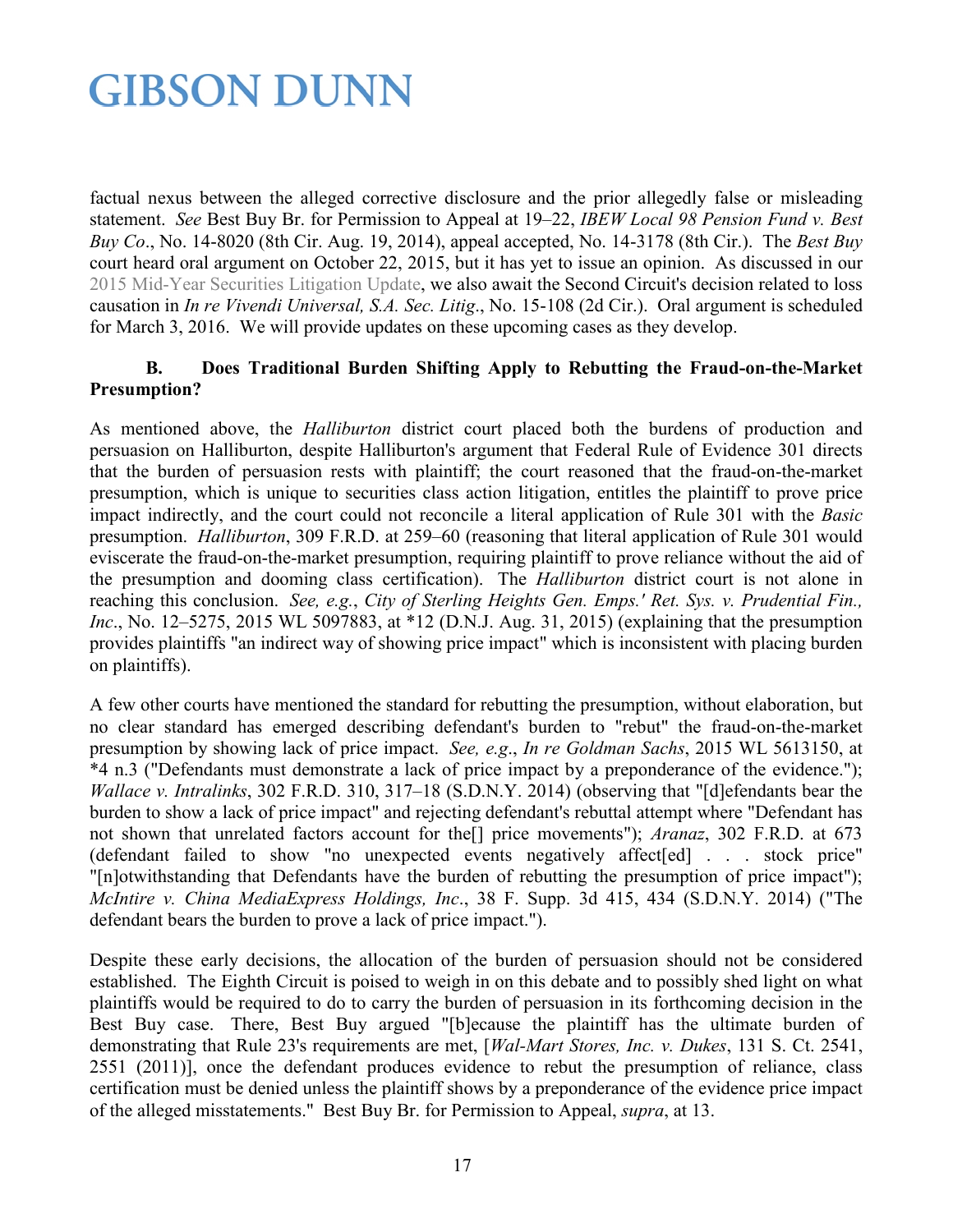#### **C. What Evidence Demonstrates a Lack of Price Impact?**

There is no set playbook for making a "showing that severs the link between the alleged misrepresentation and either the price received (or paid) by the plaintiff, or his decision to trade at a fair market price," *see Halliburton II*, 134 S. Ct. at 2408 (citing *Basic*, 485 U.S. at 248) (internal quotation marks omitted), but recent cases provide some guidance. Detailed and statistically reliable event studies will be the key tool. *See Carpenters Pension Trust Fund of St. Louis v. Barclays PLC*, 310 F.R.D. 69, 86, 94–97 (S.D.N.Y. 2015) (observing that "an event study or other rebuttal evidence" would be "required" in the defendant's rebuttal of the presumption and noting the defendant's failure to submit its own event study in holding that the defendant failed to rebut the presumption); *see also Halliburton*, 309 F.R.D. at 264–65 (analyzing experts' event studies before concluding that the defendant rebutted the presumption as to five out of six alleged corrective disclosures). But there is more to keep in mind for securities-litigation defendants.

Defendants have been most successful by addressing all of the possible stock price movements associated with plaintiffs' alleged misrepresentations to show that the alleged misrepresentations carried no price impact and not merely pointing out potential alternative causes of a stock price change. Likewise, merely attacking plaintiff expert's failure to show price movement on the alleged misrepresentation date is likely insufficient. *See Barclays*, 310 F.R.D. at 95 (explaining that "the failure of an event study to disprove the null hypothesis with respect to an event does not prove that the event had no impact on the stock price"). In the *Halliburton II* remand, the defendant's expert report provided extensive analysis of the alleged price declines on the corrective disclosure dates and successfully demonstrated lack of price impact for five out of six dates. *See Halliburton*, 309 F.R.D. at 262–64 (describing Halliburton expert's extensive studies and findings). Her analysis used economic principles that generally apply to securities class actions, along with complex statistical analyses that are sometimes required by particular situations. *See* Jorge Baez et al., NERA Economic Consulting, *Update on Economic Analysis of Price Impact in Securities Class Actions Post-Halliburton II* (Aug. 12, 2015), [http://www.nera.com/publications/archive/2015/update-on-economic-analysis-of-price](http://www.nera.com/publications/archive/2015/update-on-economic-analysis-of-price-impact-in-securities-class-.html)[impact-in-securities-class-.html.](http://www.nera.com/publications/archive/2015/update-on-economic-analysis-of-price-impact-in-securities-class-.html) By contrast, one district court recently held that defendants failed to rebut the presumption because they "cannot show that the total decline in the stock price on the corrective disclosure dates is attributable simply to the market reaction to [alternative causes of stock price change proffered] and not to the revelation to the market that [the defendant] had made material misstatements about its conflicts of interest policies and business practices." *In re Goldman Sachs*, 2015 WL 5613150, at \*6; *see also Barclays*, 310 F.R.D. at 95 (rejecting a defendant's argument that the plaintiff's expert's "failure to show price impact . . . is sufficient evidence to show lack of price impact"). Significantly, Halliburton's expert on remand did not just attack the plaintiff's expert's methodology and conclusions; she affirmatively showed the court a lack of price impact. *See Halliburton*, 309 F.R.D. at 269–80.

Defendants have been less successful with no-price-impact arguments that hinge on a plaintiff's failure to show loss causation or materiality. *See Halliburton I*, 131 S. Ct. at 2183 (plaintiff need not prove loss causation at the class certification stage to invoke the fraud-on-the-market presumption); *Amgen*, 133 S. Ct. at 1191 (same for materiality); *see also City of Sterling Heights*, 2015 WL 5097883, at \*11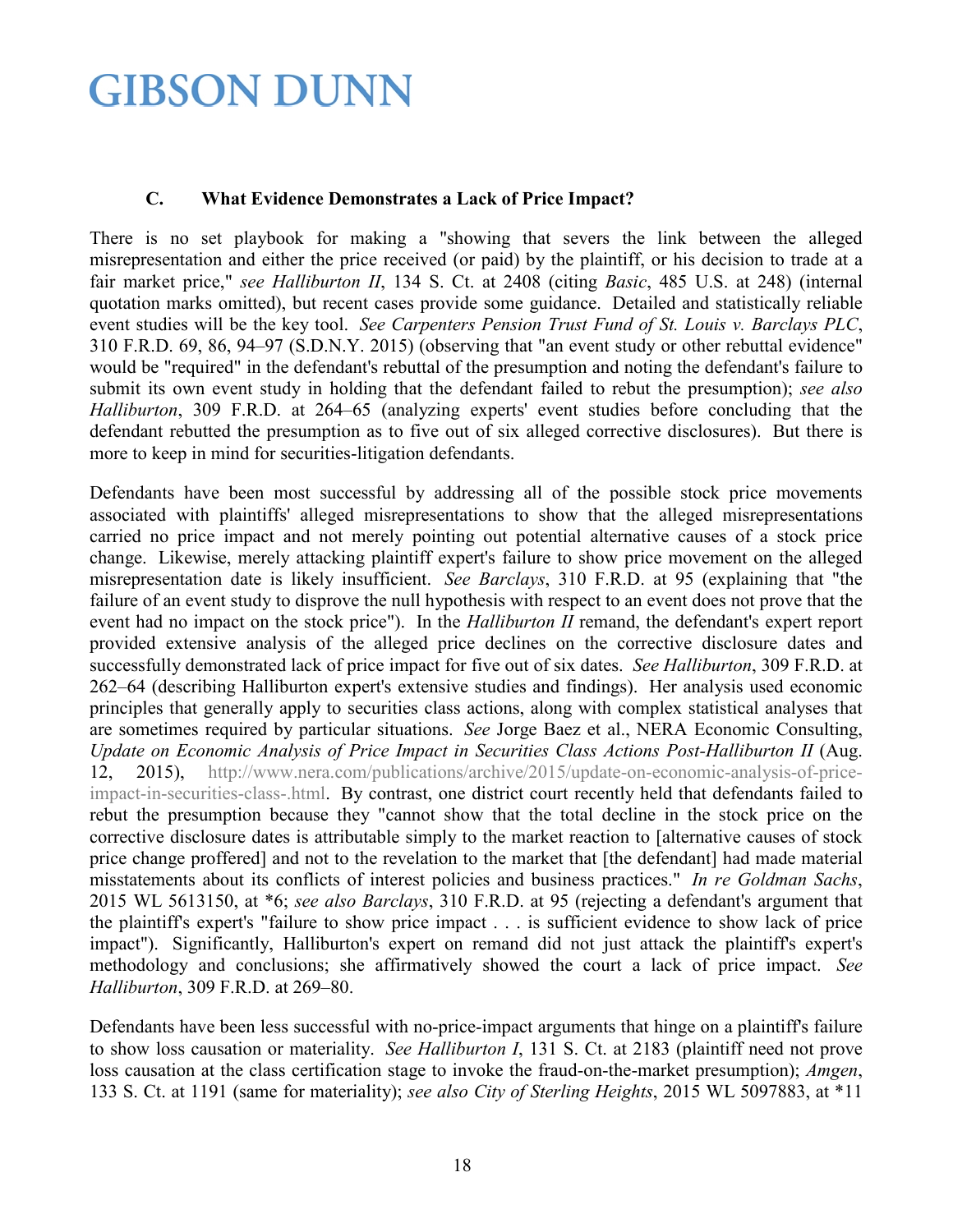(rejecting the defendant's argument that the stock price drop was caused by other contemporaneous disclosures as an argument that hinges on loss causation, which is distinct from price impact).

Despite this early guidance from lower courts, what *Halliburton II* means in practice is not set in stone. We will keep an eye out for further developments.

#### **V. U.S. Supreme Court Prepares to Decide Circuit Split Over Whether Federal Courts Have Jurisdiction Over State Law Claims Related to "Naked" Short Sales**

As we reported in our [2015 Mid-Year Securities Litigation Update,](http://www.gibsondunn.com/publications/Documents/2015-Mid-Year-Securities-Litigation-Update.pdf) on June 30, 2015, the Supreme Court continued its recent trend of taking up important securities law issues and agreed to hear the appeal in *Merrill Lynch, Pierce, Fenner & Smith, Inc. v. Manning*, which concerns the jurisdictional scope of Section 27 of the Exchange Act. The case originated in New Jersey Superior Court, where plaintiffs alleged that a group of financial institutions violated New Jersey state laws by engaging in "naked" short-selling of shares of Escala Group, Inc. Although the complaint did not assert a claim under the federal securities laws, it referenced Regulation SHO, the SEC's rule on shortselling. Defendants removed the case to federal court, arguing that Section 27 grants federal courts exclusive jurisdiction over suits alleging violations of the Exchange Act, and that the instant suit was necessarily premised upon enforcement of the Exchange Act despite asserting only state law claims. The district court agreed with defendants and denied plaintiffs' motion to remand, but the Third Circuit reversed, holding that plaintiffs had not alleged a violation of Regulation SHO or the Exchange Act and no question of federal law was necessarily implicated by plaintiffs' suit. *Manning v. Merrill Lynch, Pierce, Fenner & Smith, Inc*., 772 F.3d 158 (3d Cir. 2014). Defendants petitioned the Supreme Court for certiorari. Presented with a split over the proper interpretation of Section 27 between the Second and Third Circuits, on one hand, and the Fifth and Ninth Circuits, on the other, the Supreme Court agreed to consider this procedural and jurisdictional question.

Defendants-Petitioners filed their brief with the Supreme Court on September 3, 2015. Petitioners relied extensively on Section 27's plain language, which states that federal courts "shall have exclusive jurisdiction" over suits brought to enforce any liability or duty created by the Exchange Act or the rules and regulations thereunder, to argue that state courts are barred from hearing these claims. Brief of Petitioner-Appellant at 19-20, *Merrill Lynch, Pierce, Fenner & Smith, Inc. v. Manning*, No. 14-1132 (Sept. 3, 2015). The complaint alleged violations of Regulation SHO--although it did not assert an independent claim on that basis--and petitioners thus argued that federal courts alone must hear plaintiffs' case. Petitioners also likened Section 27 to similar language in other statutes already found to grant jurisdiction, which state that federal courts "shall have jurisdiction." *Id.* at 28-29. In addition, petitioners argued that the legislative intent behind Section 27 was to ensure that federal courts provide uniform interpretation of the Exchange Act, which could occur only if federal courts were granted exclusive jurisdiction over suits raising Exchange Act issues. *Id.* at 25. Finally, petitioners refuted respondents' argument from an earlier brief that the jurisdiction granted by Section 27 was entirely subsumed within the standard "federal question" jurisdiction granted by 28 U.S.C. § 1331. *Id.* at 33- 34. In petitioners' view, Section 1331 has been interpreted narrowly to avoid inundating federal courts with questions of state law, but Section 27 evinces a different, broader federal interest in placing Exchange Act issues exclusively with federal courts. *Id*. at 35-36.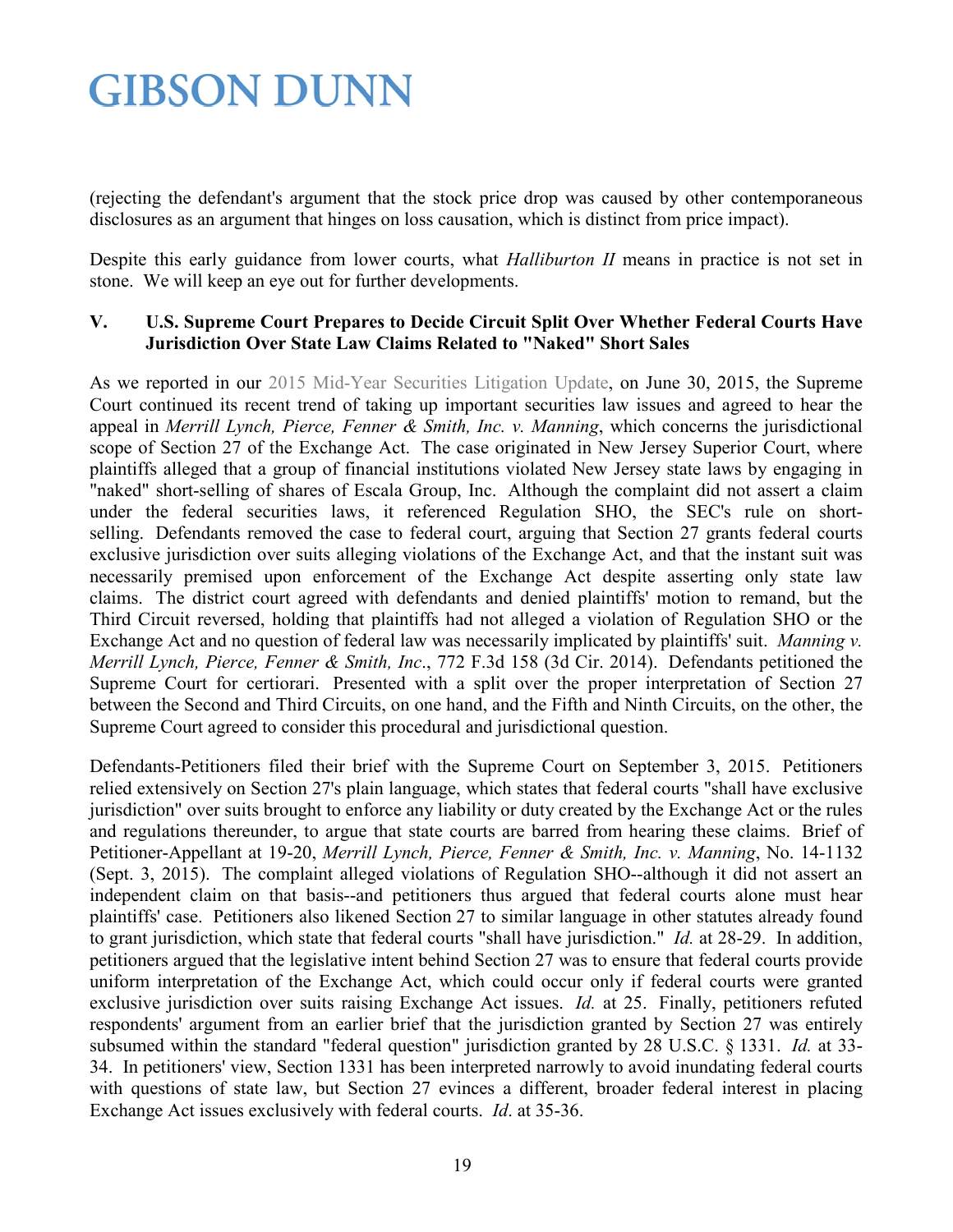Plaintiffs-Respondents filed their brief on October 23, 2015. Respondents' central argument was that their suit presented only state law claims and Section 27 does not strip a state court of jurisdiction over those claims because of a "mere possibility" that an issue related to the Exchange Act might arise. Brief of Appellee-Respondent at 26-27, *Merrill Lynch, Pierce, Fenner & Smith, Inc. v. Manning*, No. 14-1132 (Oct. 23, 2015). Moreover, respondents maintained that any reference in the complaint to Regulation SHO was offered as evidence to support their state malfeasance and RICO claims, and not to assert an actual violation of federal law. *Id*. at 30-31. In other words, simply referencing a federal regulation in the complaint does not turn a state law claim into a federal one. Respondents also noted that many states have laws paralleling the federal securities laws, and a plaintiff could properly choose to invoke the state form of relief without necessarily raising questions of federal law and invoking federal jurisdiction. *Id*. at 31-32. Finally, respondents contested petitioners' distinctions between Section 27 and Section 1331, contending that Supreme Court precedent has repeatedly established their synonymous meaning. *Id*. at 37.

On December 1, the Supreme Court heard oral argument. Many of the justices--across the political spectrum--skeptically questioned petitioners' counsel about why a case belongs in federal court if the face of the complaint only references federal law and does not assert any federal claim. Justice Kennedy also expressed concern that petitioners' position could burden district court judges by requiring them to conduct searching examinations of state law claims to determine if they included violations of the Exchange Act. Justice Breyer noted that the SEC did not join petitioners' arguments, suggesting that the U.S. government did not have an interest in having state law claims like those asserted by respondents heard in federal court. Respondents' arguments also met with some skepticism by the Court. While respondents urged the Court to leave state courts to adjudicate issues of state law, the Court pressed respondents about why they included references to Regulation SHO in the complaint if they only sought to enforce state law. Respondents' counsel explained that the references to the regulation were intended to preclude petitioners from asserting a preemption defense. Specifically, respondents wanted to ensure that petitioners could not try to argue that because they had complied with Regulation SHO, state law remedies were conflict-preempted and the case, therefore, had to be dismissed.

If the Court rules in defendants-petitioners' favor, the jurisdiction of federal courts could be meaningfully expanded, as the relevant language used in Section 27 is also present in other federal statutes, such as the Natural Gas Act and the Federal Power Act. Plaintiffs could also find it increasingly difficult to have claims that even arguably implicate the Exchange Act heard in state court. By contrast, if the Court finds in favor of plaintiffs-respondents, there is a risk that plaintiffs may engage in increased forum shopping and artful pleading in attempts to avoid federal court. State courts may also develop a patchwork of conflicting precedent on issues that concern the Exchange Act and the SEC's related regulations, subjecting future defendants to uncertain risks of liability.

#### **VI. Fifth Circuit Decision in** *Ludlow v. BP***: An End to Securities Class Claims Based on Materialization-of-the-Risk Theory?**

A recent federal court of appeals opinion dealt a blow to securities class action plaintiffs, casting significant doubt on the viability of class claims based on the materialization-of-the-risk theory. In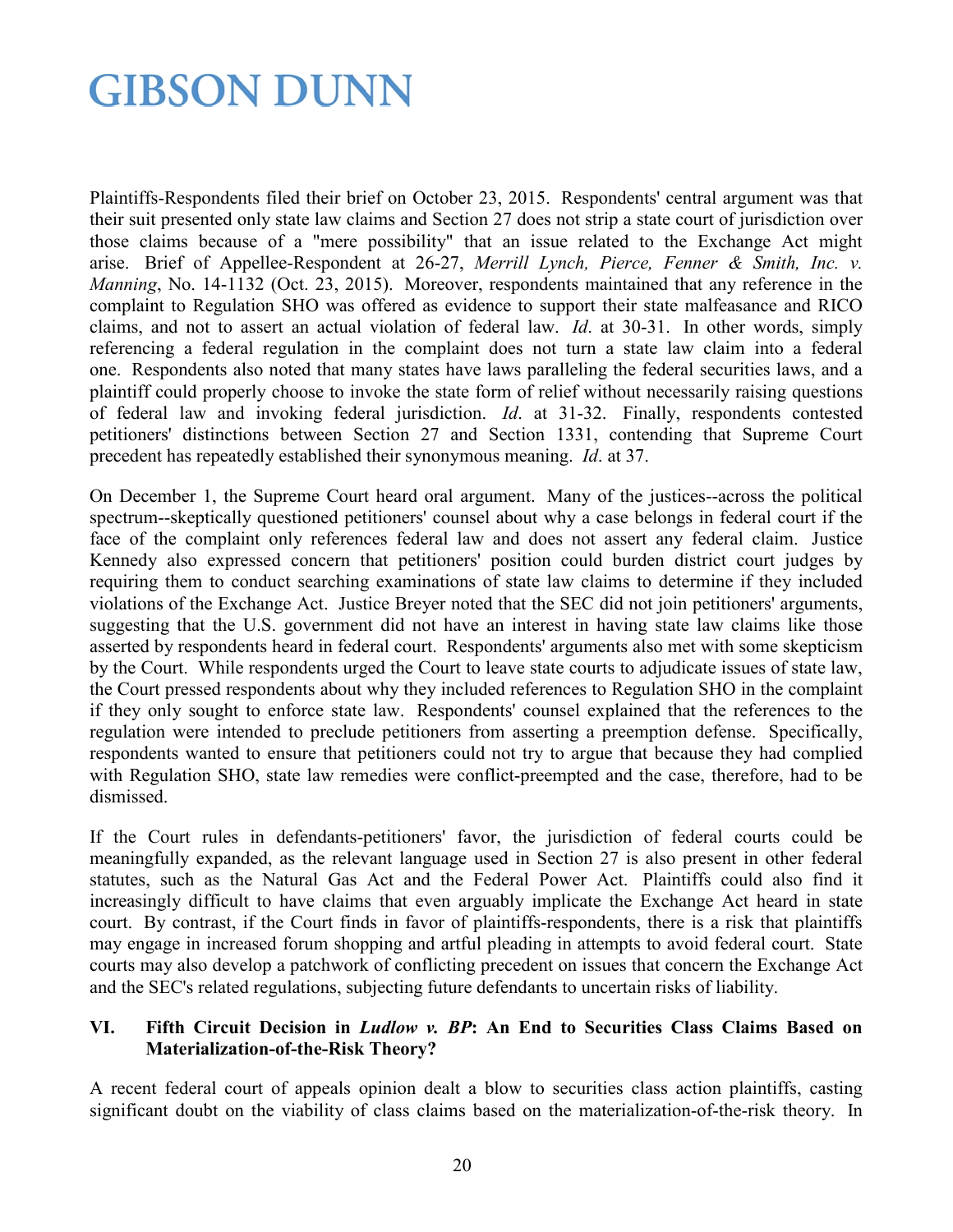*Ludlow v. BP, P.L.C*., 800 F.3d 674 (5th Cir. 2015), the U.S. Court of Appeals for the Fifth Circuit affirmed the holding of the U.S. District Court for the Southern District of Texas that denied class certification to one class of BP investors over alleged market losses resulting from the Deepwater Horizon oil spill. Although the Fifth Circuit upheld the class certification of one sub-class based on a "stock-inflation" model for investors who purchased BP stock after the oil spill, it most notably affirmed the denial of class certification based on the "materialization-of-the-risk" model for investors who purchased BP stock before the oil spill ("Pre-Spill plaintiffs"). The Pre-Spill plaintiffs alleged that purported misrepresentation of the risk of a catastrophic event, such as the Deepwater Horizon oil spill, and the company's preparedness to prevent and react to such an event, led to investor losses. Plaintiffs argued that these losses were measured by "the *entire* fall in stock prices caused by materialization of the risk of the spill." *Id*. at 680. (emphasis original). The Fifth Circuit reasoned that misrepresentation of risk-level does not satisfy the requirement from *Comcast v. Behrend*, 133 S. Ct. 1425, 1433–34 (2013) that the plaintiffs' model of damages must be "susceptible of measurement across the entire class." *Ludlow*, 800 F.3d at 683. This ruling may foreclose--at least in the Fifth Circuit--securities class actions based on "materialization-of-the-risk" theories and, more generally, may also deter class claims alleging misleading disclosures regarding risk and uncertainty.

Under *Comcast*, a court must "conduct a rigorous analysis" to "establish[], before a class could be certified, congruence between theories of damages and liability." *Id*. at 686 (citing *Comcast*, 133 S. Ct. at 1433). The purpose of this analysis is to ensure that the damages model "measures only those damages attributable to [the theory of liability]." *Id*. (quoting *Comcast*, 133 S. Ct. at 1433). As the Fifth Circuit explained, despite the holding in *Halliburton I*, that plaintiffs need not prove loss causation at the certification stage, *Comcast* nonetheless requires that a court evaluate the damages model to determine if, conceptually, it could isolate economic loss directly attributable to the claimed misstatements. *See id*. at 687. Striking a balance between *Comcast* and *Halliburton I*, the Fifth Circuit held that the Pre-Spill plaintiffs' theory could not adequately isolate the economic loss resulting from the alleged misrepresentation. *Id*. In this case, the materialization-of-the-risk theory "hinges on a determination that each plaintiff would not have bought BP stock at all were it not for the alleged misrepresentations--a determination not derivable as a common question, but rather one requiring individualized inquiry." *Id*. at 690 (emphasis original). Key to the plaintiffs' theory of recovery in a materialization-of-the-risk case is the materiality of the risk disclosures: the theory is that investors would not have invested had they known the true degree of risk. However, the court reasoned, each plaintiff's risk tolerance may differ, and those plaintiffs that may have purchased BP stock even had they known the "true" risk "cannot be compensated for the materialization of a risk [they] may have been willing to take." *Id.* at 691. Thus, because the Pre-Spill plaintiffs' damages model could not distinguish between those plaintiffs who would have taken a risk on BP regardless and those who would not, "it cannot provide an adequate measure of class-wide damages under *Comcast*." *Id*. at 690.

Plaintiffs attempted to parlay the fraud-on-the-market presumption of reliance into a related presumption of loss causation. *Id*. at 691. They "argue[d] that if the[y] . . . prove the prerequisites of fraud on the market--which they have done--it is presumed that the Pre-Spill Class relied on BP's misrepresentations in purchasing the [stock] and the misrepresentations were a cause-in-fact of their losses." *Id*. The Fifth Circuit rejected this theory. If *Basic*'s requirements are satisfied, the fraud on the market theory creates a rebuttable presumption that the plaintiffs satisfied transaction causation--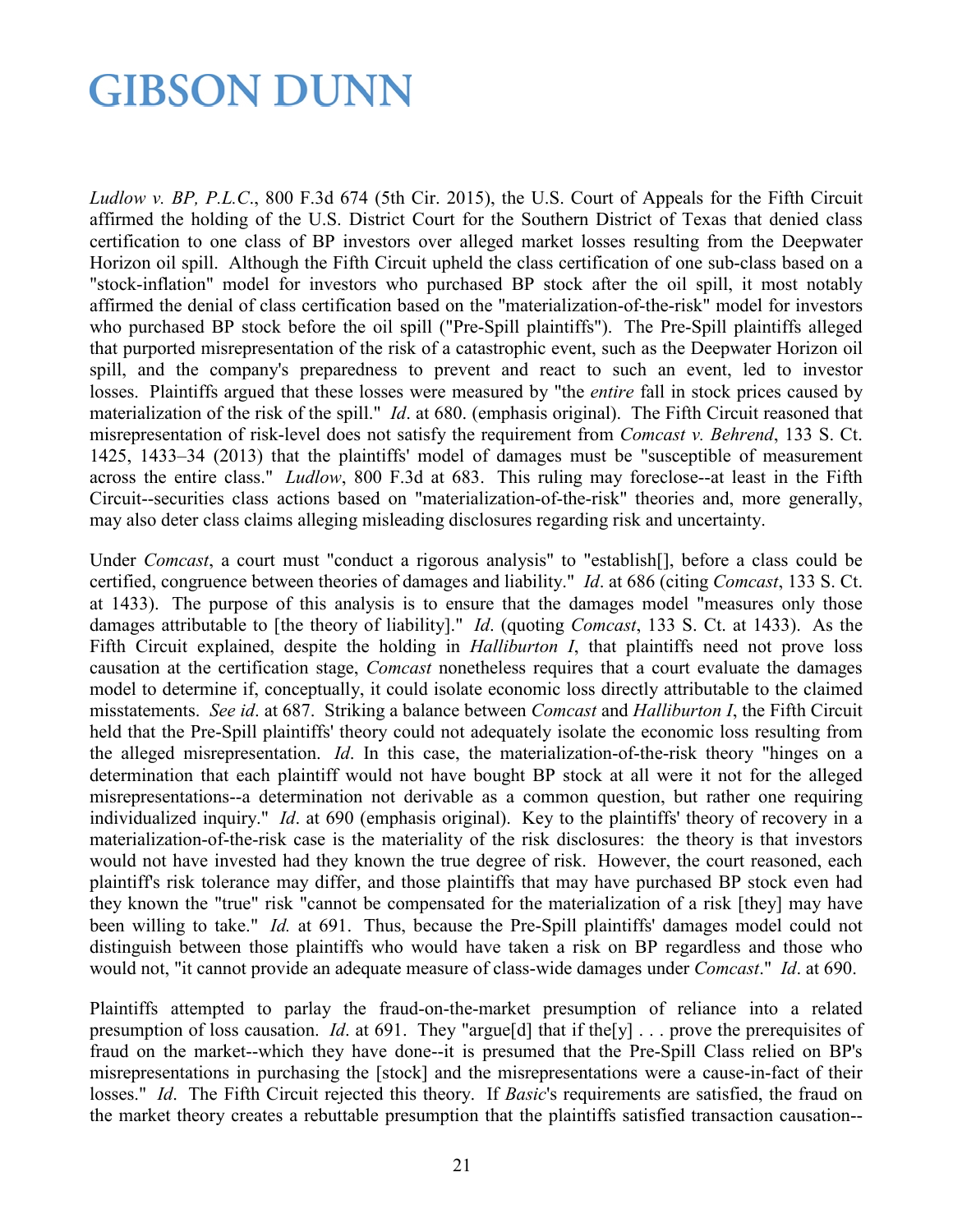that they relied on the alleged misrepresentation in entering into the securities transaction. But even assuming the class relied on the risk disclosures, that reliance did not necessarily result in economic loss. *Id.* The court went so far as to posit that the materialization-of-the-risk theory would necessarily rebut the presumption of reliance. Fraud-on-the-market presumes that "the market price of shares traded on well-developed markets reflects all publicly available information, and, hence, any material misrepresentations," *id*. at 681, and that "investors typically make investment decisions based upon *price and price alone*." *Id*. at 691 (emphasis in original). Plaintiffs' materialization-of-the-risk theory urges on the other hand that investors relied on the risk disclosures in deciding to purchase the security. As the Fifth Circuit explained, the plaintiffs' own theory undermined the presumption's rationale. *Id*.

The Fifth Circuit's decision in *Ludlow* provides a clear victory against purported class actions based on materialization-of-the risk theories and should be instructive to litigants in other securities fraud cases. If *Ludlow*'s well-reasoned analysis will have a broader application to other theories where plaintiffs allege misleading disclosures involving future uncertainty, only time will tell.

#### **VII. SLUSA after** *Chadbourne*

In our February 2014 [client alert,](http://www.gibsondunn.com/publications/pages/US-Supreme-Court-Allows-State-Law-Securities-Class-Actions-to-Proceed.aspx) we discussed *Chadbourne & Parke LLP v. Troice*, 134 S. Ct. 1058 (2014), in which the Supreme Court clarified the standard for applying the Securities Litigation Uniform Securities Act ("SLUSA") to bar state law claims based on "a misrepresentation or omission of a material fact *in connection with* the purchase or sale of a covered security." 15 U.S.C. § 78bb(f)(1) (emphasis added). In *Troice*, the Court held that the phrase "in connection with" required that the misrepresentation or omission must be "material to a decision by one or more individuals (other than the fraudster) to buy or sell a 'covered security.'" 134 S. Ct. at 1066. In this year's [Mid-](http://www.gibsondunn.com/publications/Documents/2015-Mid-Year-Securities-Litigation-Update.pdf)[Year Securities Litigation Update,](http://www.gibsondunn.com/publications/Documents/2015-Mid-Year-Securities-Litigation-Update.pdf) we discussed the Second Circuit's narrowing of the scope of SLUSA preemption in *In re Kingate Management Limited Litigation*, 784 F.3d 128 (2d Cir. 2015), which applied a "necessary component" test for preemption, requiring courts "to inquire whether the allegation [of misrepresentation or omission] is necessary to or extraneous to liability under the state laws." Since that time, courts have continued to consider the contours of SLUSA preclusion.

The Second Circuit recently turned to the issue of SLUSA preclusion again in *R.W. Grand Lodge of Free & Accepted Masons of Pennsylvania v. Meridian Capital Partners, Inc*., No. 15-1064-CV, 2015 WL 8731547 (2d Cir. Dec. 15, 2015). In *Meridian Capital*, the appellant purchased shares in a fund of hedge funds offered by the appellees, who ultimately lost these funds in the Madoff Ponzi scheme. Although the appellant had brought individual claims that would not otherwise have been barred by SLUSA, the Second Circuit upheld the district court's dismissal of state and common law claims under SLUSA, holding that the appellant's claims were "part of a 'covered class action' because they were 'joined, consolidated, [and] otherwise proceed[ed] as a single action' with a covered class action after they were officially consolidated by the district court in a consolidation order." *Id*. at \*3 (quoting 15 U.S.C. § 78bb(f)(5)(B)(ii)). Moreover, following the decision in *Kingate*, the court found the claims precluded because the appellant's state law claims also were "premised on false representations Appellees are alleged to have made in connection with its due diligence procedures" concerning funds which purported to invest in covered securities. *Id*.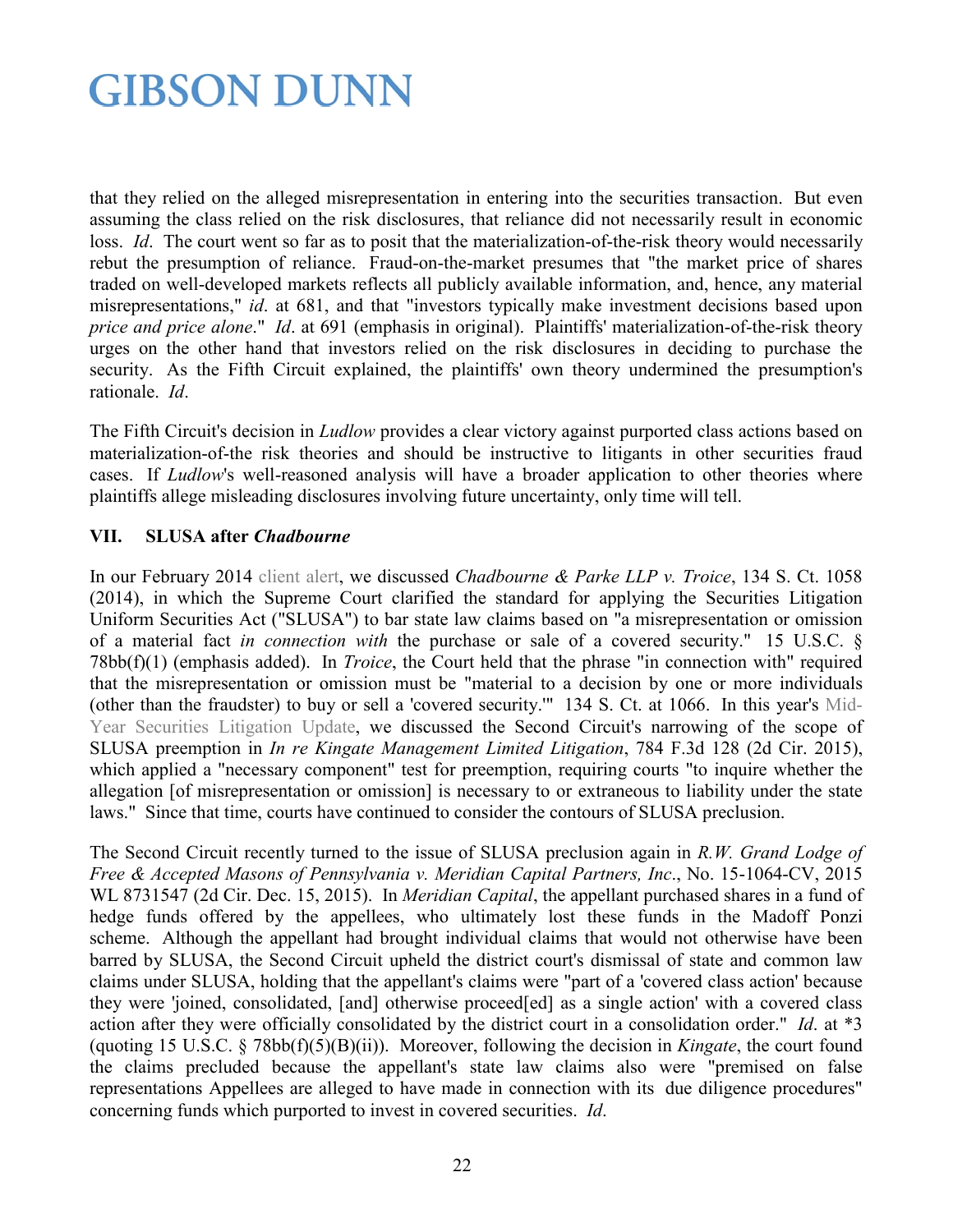The United States District Court for Southern District of New York also recently decided another case arising out of the Madoff Ponzi scheme. In *Anwar v. Fairfield Greenwich Ltd*., No. 09 Civ. 118 (VM), 2015 WL 4610406, at \*2-4 (S.D.N.Y. Jul. 29, 2015), the court first examined the relevant standard of review for SLUSA dismissal, finding that the issue should be considered under the standard for determining subject matter jurisdiction. Under that standard, the court found that claims for breach of fiduciary duty and negligence were not precluded by SLUSA because defendants' failure to abide by generally accepted accounting principles or to conduct proper due diligence did not necessarily involve misrepresentations. *Id*. at \*8-10, \*14-17. Because the negligent misrepresentation and fraud claims, however, "necessarily turn[ed] on some false conduct," the court found that those claims were precluded by SLUSA. *Id*. at \*9-10, \*18. As in the *Meridian Capital* case, the court also considered whether groups of lawsuits consolidated by a MDL Panel could be considered a "covered class action" and found that even cases that were not deliberately brought collectively, but instead were consolidated through an MDL, could be precluded by SLUSA. *Id*. at \*13-14. The court subsequently granted the defendants' motion for reconsideration in part, dismissing certain allegations predicated on false conduct supporting breach of fiduciary duty claims, noting that there were still surviving due diligence claims independent of any duty to disclose investment risk. No. 09 Civ. 118 (VM), 2015 WL 9450503, at \*1-2 (S.D.N.Y. Aug. 28, 2015).

In *Henderson v. Bank of New York Mellon Corp*., No. CV 15-10599-PBS, 2015 WL 7432329, at \*1 (D. Mass. Nov. 23, 2015), the United States District Court for the District of Massachusetts considered a claim brought by an income beneficiary of a trust against a trustee for investing trust assets "almost exclusively in proprietary mutual funds . . . [for its] own financial benefit rather than the best interests of the trust beneficiaries." Noting that "[a]fter *Troice*, a mere coincidence of fraud with a transaction in covered securities will no longer suffice for SLUSA preemption," the court found that, because the alleged "fraud was not in connection with the purchase or sale of the covered securities except by the fraudster, i.e. the trustee," the claim was not preempted by SLUSA. *Id*. at \*3-4. The defendant has moved the court to certify for interlocutory appeal. No. CV 15-10599-PBS (D. Mass. Dec. 23, 2015).

In *Lim v. Charles Schwab & Co., Inc*., No. 15-CV-02074-RS, 2015 WL 7996475, at \*1 (N.D. Cal. Dec. 7, 2015), the United States District Court for the Northern District of California analyzed claims brought by investors against their retail broker, Charles Schwab, and UBS. The complaints alleged that Schwab, who promised its investors to provide the "best execution" for their trades, violated that promise by routing over 95% of trades to UBS. *Id*. at \*2. The court found that the misrepresentation prong of SLUSA was satisfied because by failing to deliver services it had promised, Schwab had either misrepresented or omitted to state that best execution would not occur. *Id*. at \*6. The court found that the "in connection with" element was also satisfied because Schwab's false promise was "(1) directed at Schwab's clients (2) in order to induce them to purchase or sell securities through Schwab for a fee, and (3) caused losses directly resulting from what clients believed to be legitimate securities transactions." *Id*. at \*7. The court likewise found claims against UBS to be precluded because UBS's "manipulation" of prices in its "dark pool" occurred "in connection" with the purchase or sale of covered securities. *Id*. at \*8.

Finally, since our [2015 Mid-Year Securities Litigation Update,](http://www.gibsondunn.com/publications/Documents/2015-Mid-Year-Securities-Litigation-Update.pdf) the Southern District of New York and the United States District Court for the District of New Jersey reached different conclusions in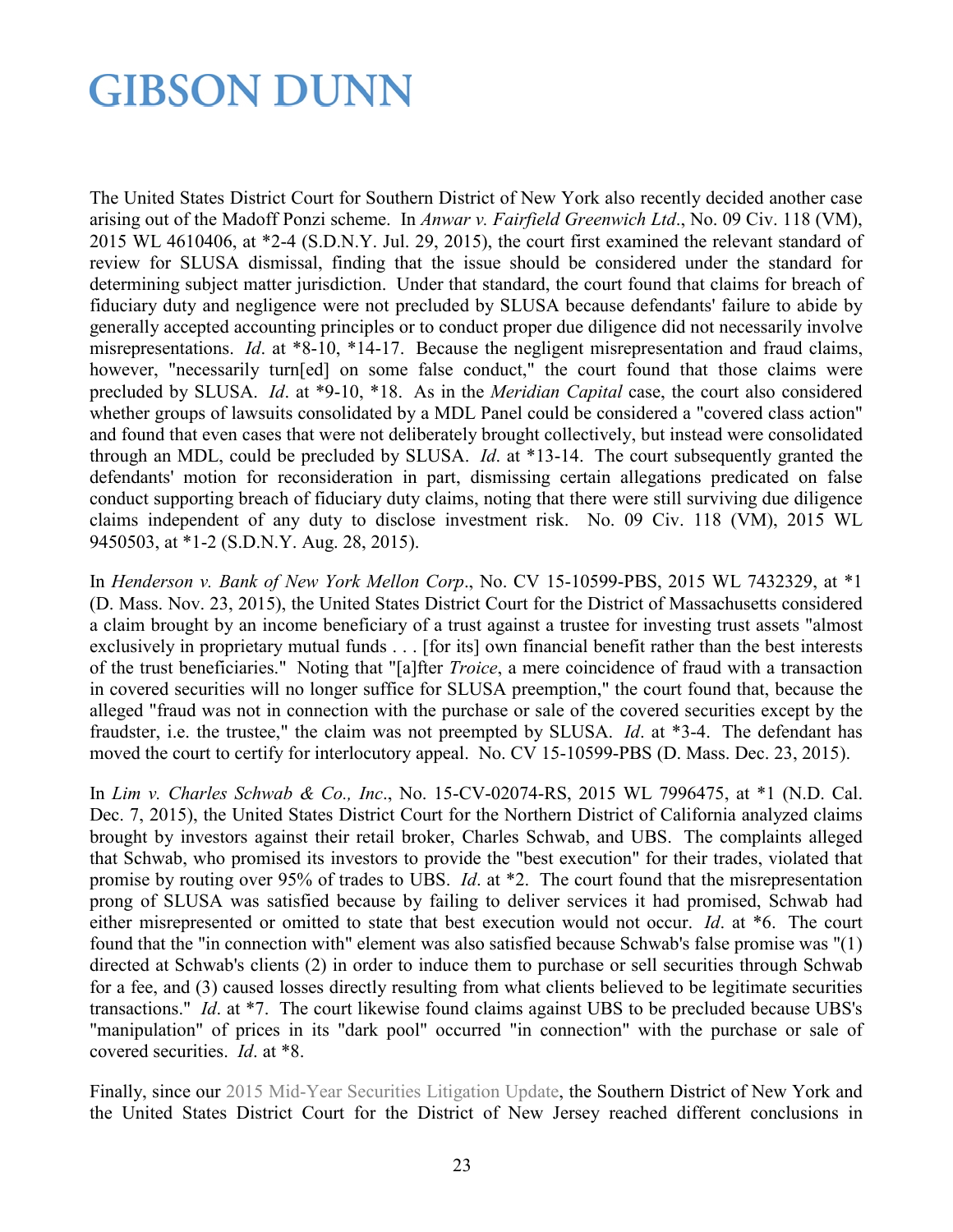considering SLUSA preclusion issues arising out of the same alleged fraudulent activity on motions to remand to state court. In May of 2009, the AXA Equitable Life Insurance Company introduced a "volatility management strategy" for certain investment accounts without properly obtaining approval from the New York State Department of Financial Services ("DFS"). Investor-plaintiffs brought separate suits in both the D.N.J. and the S.D.N.Y. In *Shuster v. AXA Equitable Life Ins. Co*., No. 14- 8035 (RBK/JS), 2015 WL 4314378, at \*7-8 (D.N.J. Jul. 14, 2015), the D.N.J. utilized the factors set forth in the Third Circuit's pre-*Troice* decision *Rowinski v. Salomon Smith Barney Inc*., 398 F.3d 294 (3d Cir.2005), to hold that, because the defendant could not establish that the purchasers would have necessarily had to alter their investments if the strategies had been submitted for approval to the DFS, the misrepresentation lacked the requisite connection with the "purchase or sale of covered securities" necessary for SLUSA preclusion. In contrast, in *Zweiman v. AXA Equitable Life Ins. Co*., No. 14-CV-5012 (VSB), 2015 WL 7431191, at \*7-9 (S.D.N.Y. Sept. 30, 2015), the S.D.N.Y. found the same misrepresentations were "in connection with" the purchase or sale of a covered security. There the plaintiff argued that because she bought her securities before the implementation of the strategy and the misleading disclosure to DFS was not public, it could not have induced her to buy, sell or hold securities. *Id.* at \*9. Noting that "holder claims fall within SLUSA's parameters," the court found that the fact that plaintiff paid a premium for certain guarantee benefits created a sufficient connection to the purchase or sale of a covered security, regardless of the temporal distance. *Id*. at \*10. Moreover, even if plaintiff was not aware of the misrepresentation, because "[a]bsent DFS approval, AXA would not have been legally permitted to introduce the ATM strategy to Plaintiff's variable annuity policy," the court found that defendant's misrepresentations to the DFS were sufficiently connected to the purchase or sale of a covered security to warrant SLUSA preclusion. *Id*. at \*11-12. The decision on the motion to remand is currently on appeal to the Second Circuit.

#### 5 6 6 6 6

*The following Gibson Dunn lawyers assisted in preparing this client update: Jonathan Dickey, Monica Loseman, Mark Perry, George Brown, Marshall King, Dan Floyd, Jennifer Conn, Alex Mircheff, Brian Lutz, Jenna Yott, Matt Gregory, Lissa Percopo, Holly Rooke, Jin Yoo, Jefferson Bell, Leesa Haspel, Michael Kahn, Kat McClain, Olivia Adendorff, Zak Kravat, Mary Kwon, Vivek Gopalan, Nick Scheiner, Josh Rosario, Noah Stern, and Eva Michaels.* 

*Gibson Dunn lawyers are available to assist in addressing any questions you may have regarding these developments. Please contact the Gibson Dunn lawyer with whom you usually work, or any of the following members of the [Securities Litigation Practice Group](http://gibsondunn.com/practices/Pages/sec.aspx) Steering Committee:* 

*[Jonathan C. Dickey](http://gibsondunn.com/Lawyers/jdickey) - Co-Chair, New York/Palo Alto (212-351-2399, 650-849-5370, [jdickey@gibsondunn.com\)](mailto:jdickey@gibsondunn.com)*

*[Robert F. Serio](http://gibsondunn.com/lawyers/rserio) - Co-Chair, New York (212-351-3917, [rserio@gibsondunn.com\)](mailto:rserio@gibsondunn.com) [Meryl L. Young](http://gibsondunn.com/Lawyers/myoung) - Co-Chair, Orange County (949-451-4229, [myoung@gibsondunn.com\)](mailto:myoung@gibsondunn.com)*